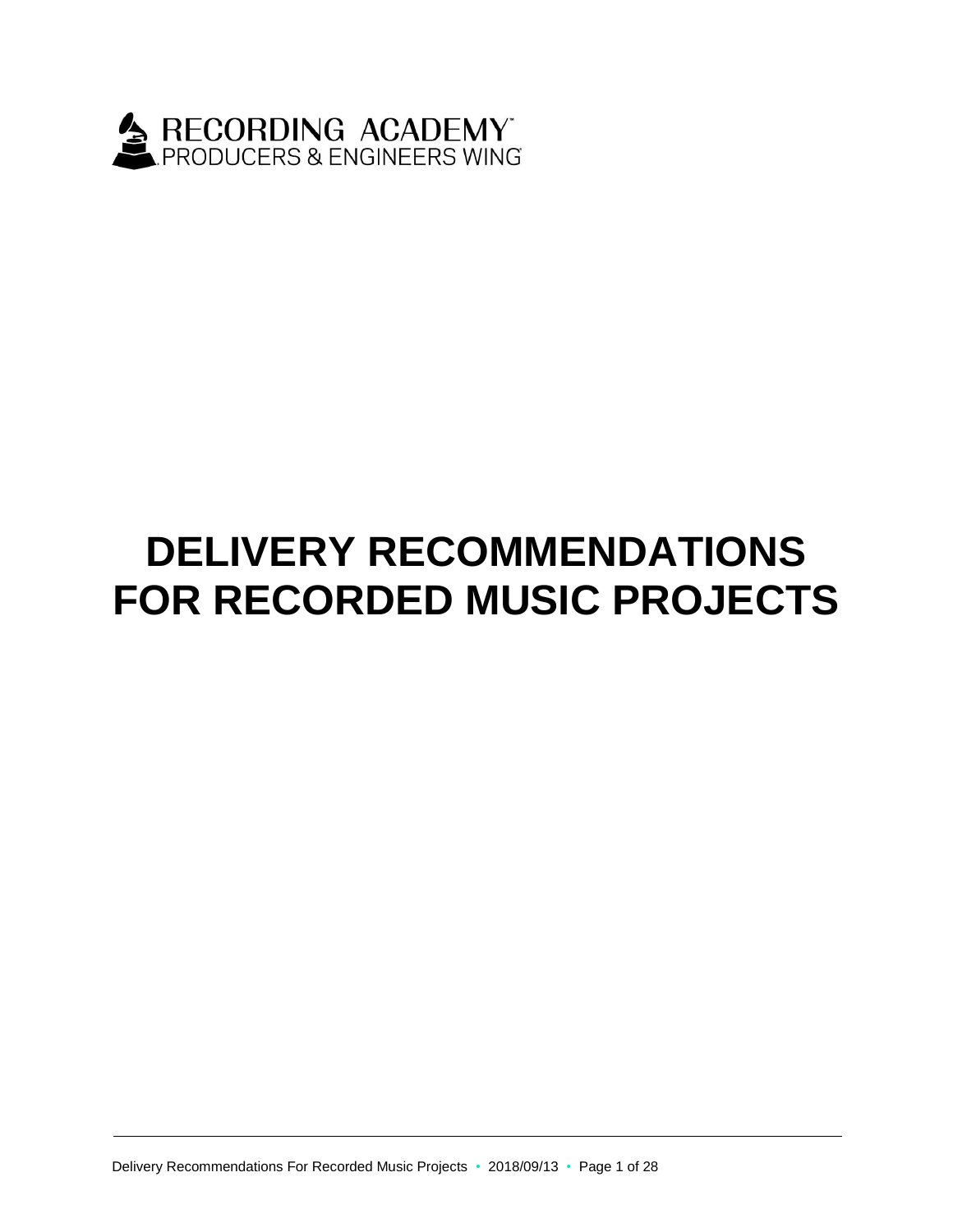# **FOREWORD**

This document specifies the physical deliverables that are the culmination of the creative process, with the understanding that it is in the interest of all parties involved to make them accessible for both the short- and long-term. Thus, the document recommends reliable data management, backup, delivery and archiving methodologies for current audio technologies, which should ensure that music will be completely and reliably recoverable and protected from damage, obsolescence and loss.

The Producers & Engineers Wing® Delivery Specifications Committee, comprising producers, engineers, record company executives, and others, in conjunction with the AES Technical Committee on Studio Practices and Production and the AES Nashville Section, developed the original Delivery Recommendations in 2002. The committee met regularly at the Recording Academy<sup>™</sup> Nashville Chapter offices to debate the issues surrounding the short- and long-term viability of the creative tools used in the recording process, and to design a specification in the interest of all parties involved in the process. Updated versions were published in 2004, 2005, 2008, and 2013. This current revision was completed in September 2018.

The Committee will continue to periodically review these Recommendations, along with future iterations of recording and storage techniques, hardware and formats to ensure its continuing relevance within commonly accepted industry practices,and is open to comment from all interested parties. Please contact us by emailing *[pe.wing@recordingacademy.com](mailto:pe.wing@recordingacademy.com)*.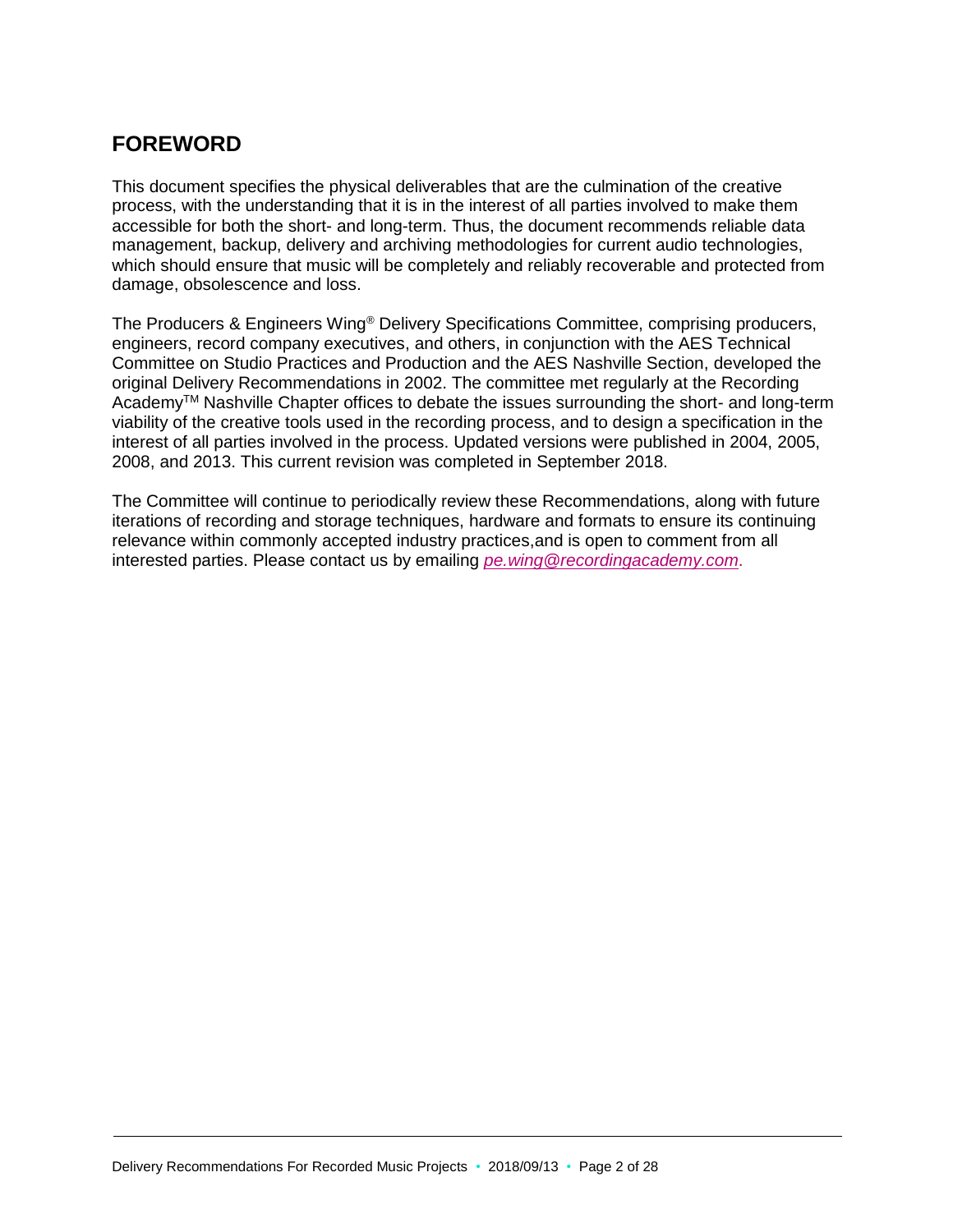#### **DELIVERY SPECIFICATIONS REVIEW COMMITTEE (2018)**

Chuck Ainlay Jeff Balding (co-chair) Alison Booth Barry Cardinael Joe Chiccarelli Matt Hennessy Jean-Marie Horvat Jim Kaiser Kyle Lehning

Bob Ludwig George Massenburg Pat McMakin Nick Palladino Michael Romanowski Dan Rudin Eric Schilling John Spencer (co-chair) Bil VornDick

#### **DELIVERY SPECIFICATIONS REVIEW COMMITTEE (2017)**

Chuck Ainlay Jeff Balding (co-chair) Alison Booth Barry Cardinael Joe Chiccarelli Matt Hennessy Jean-Marie Horvat Jim Kaiser (co-chair) Kyle Lehning

Bob Ludwig George Massenburg Pat McMakin Nick Palladino Michael Romanowski Dan Rudin Eric Schilling John Spencer Bil VornDick

#### **DELIVERY SPECIFICATION REVIEW COMMITTEE (2013)**

Chuck Ainlay Jeff Balding Alison Booth Barry Cardinael Jim Kaiser

Kyle Lehning George Massenburg (co-chair) Pat McMakin John Spencer (co-chair) Bil VornDick

### **MIX STEM DELIVERY RECOMMENDATIONS COMMITTEE (2013)**

Chuck Ainlay Jeff Balding (chair) Joe Chiccarelli Jimmy Douglass Alia Fahlborg

Ben Fowler James McKinney Nick Palladino Dan Rudin Eric Schilling

#### **DELIVERY SPECIFICATIONS SUBCOMMITTEE FOR REVISION (2007)**

Chuck Ainlay Jeff Balding Alison Booth Barry Cardinael Jim Kaiser

Kyle Lehning George Massenburg (co-chair) Pat McMakin John Spencer (co-chair) Bil VornDick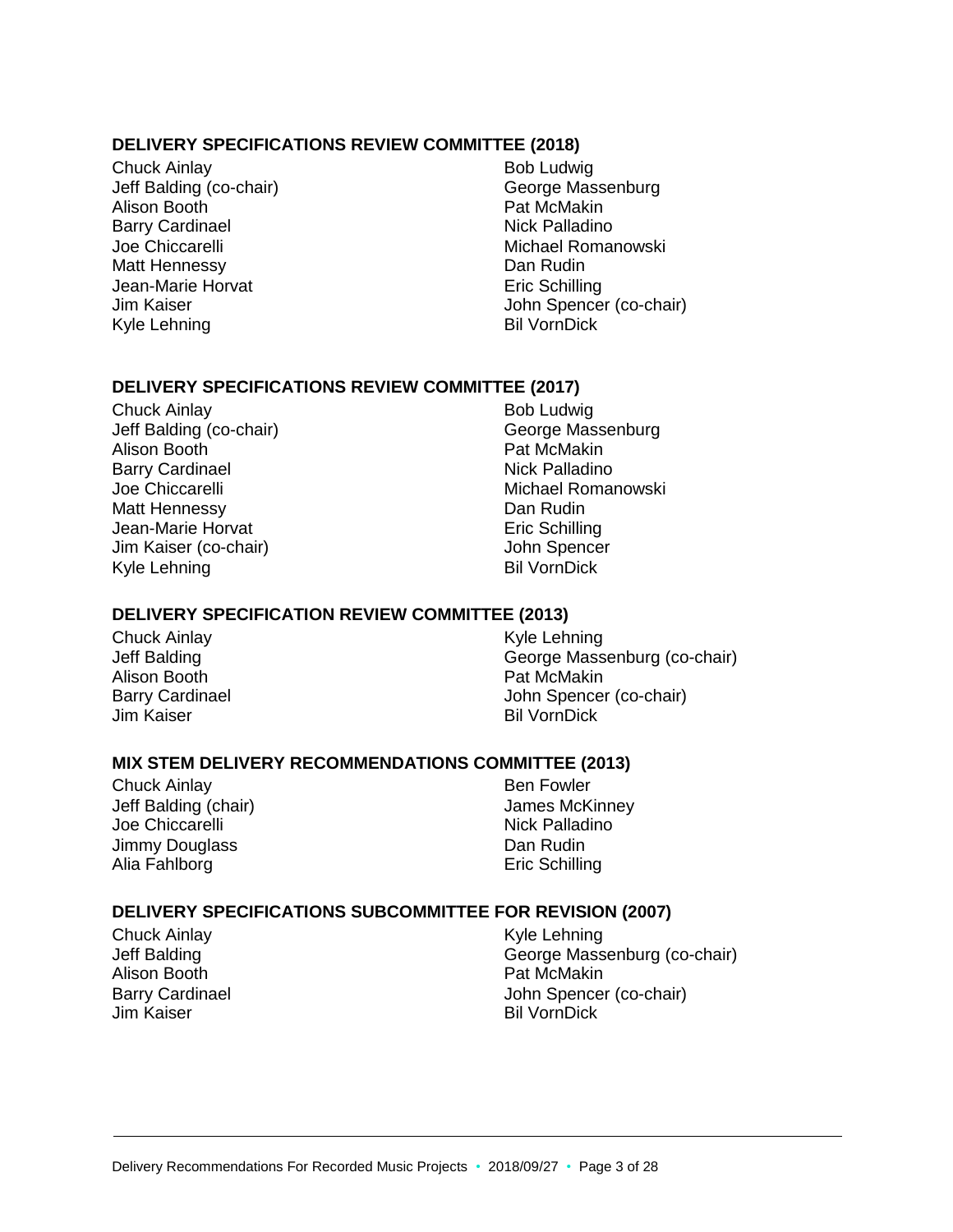#### **DELIVERY SPECIFICATIONS COMMITTEE (2001-2005)**

Chuck Ainlay Jeff Balding Steve Bishir Alison Booth Tony Brown Barry Cardinael Eric Conn Sharon Corbitt Garth Fundis Susan Heard Scott Hendricks Kyle Lehning (co-chair)

Steve Marcantonio George Massenburg (co-chair) Pat McMakin Marshall Morgan Betsy Morley Jake Nicely Gary Paczosa Mike Purcell Traci Samczyk Kay Smith John Spencer Bil VornDick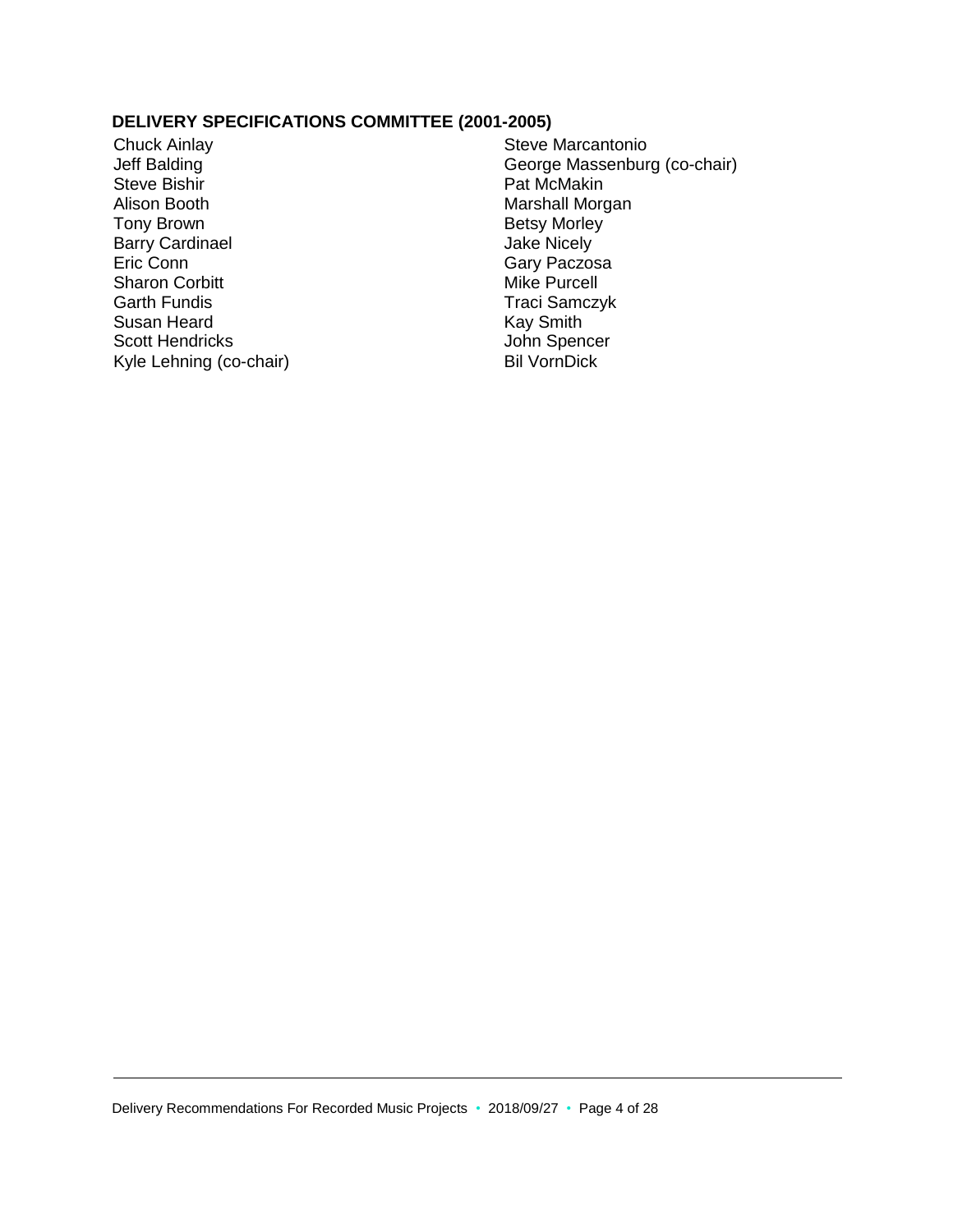# **TABLE OF CONTENTS**

| 1.  | <b>Summary of the Delivery Recommendations</b> | Page 6         |
|-----|------------------------------------------------|----------------|
| 2.  | <b>Primary Master Delivery Media</b>           | Page 8         |
| 3.  | Transitional Master Backup Storage Media       | <u>Page 8</u>  |
| 4.  | Long-Term Master Backup Storage Media          | Page 9         |
| 5.  | Crediting and Documentation                    | <u>Page 10</u> |
| 6.  | <b>Quick Reference Guide</b>                   | Page 11        |
| 7.  | <b>Stems and Mix Naming Conventions</b>        | <u>Page 12</u> |
| 8.  | <b>Folder Hierarchy</b>                        | Page 14        |
| 9.  | <b>Folder Definitions</b>                      | <u>Page 16</u> |
| 10. | <b>Recommendations for Music Delivery</b>      | <u>Page 18</u> |
| 11. | Keying the 2-bus Compressor                    | Page 20        |
| 12. | Glossary                                       | Page 23        |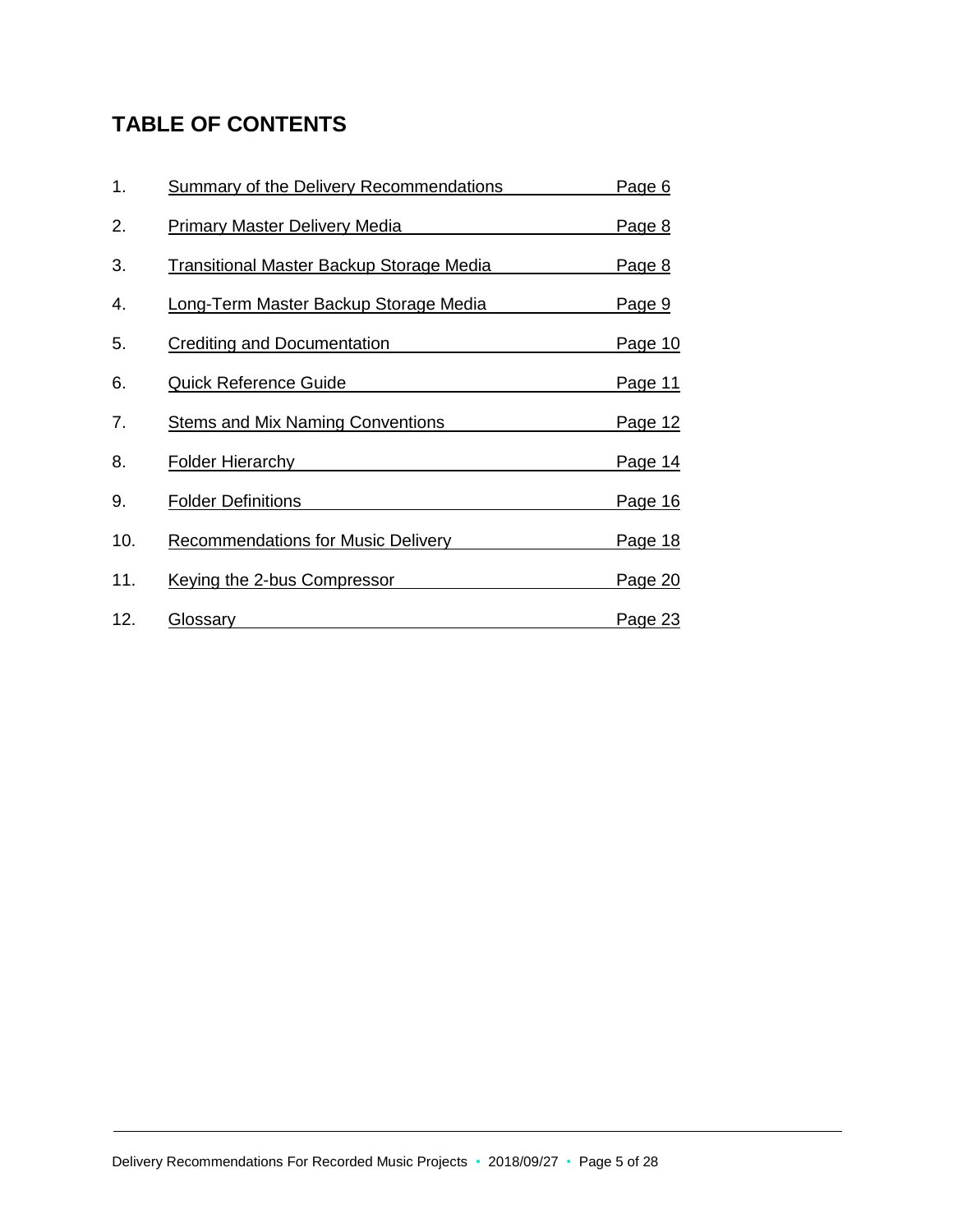# <span id="page-5-0"></span>**SUMMARY OF THE DELIVERY RECOMMENDATIONS**

There are two Recommendations for Music Delivery:

- **1.** Minimum
- **2.** Preferred (includes "Minimum")

For each of two recording technologies:

- **1.** Analog Multitrack and 2-Track Tape
- **2.** Digital Audio Workstation (DAW) Hard Disk Drive

The **Minimum Delivery Recommendation** provides the capability to reuse the original recording in the short-term and, if necessary, to recreate the original recording and/or mix as closely as possible. This will allow the owner of the master (the Content Owner) faster access to the elements of the project in use at conclusion of the mixing process.

The **Preferred Delivery Recommendation** provides a more robust solution to the long-term issues that confront Content Owners in their efforts to maintain their assets. It is therefore the Committee's recommendation that all audio tracks be consolidated and migrated to the Broadcast Wave File format.

For further information about the file structure of the Broadcast Wave File, please read AES31-2-2012, the AES standard on network and file transfer between systems of different type and manufacture. You can find it here: *<http://www.aes.org/publications/standards/search.cfm?docID=53>*

On the EBU Web site at *<http://tech.ebu.ch/publications>* you can also find supplements t3285-s1 through t3285-s5 for extensions to the basic file format.

The Delivery Specification Committee supports the use of interleaved stereo Broadcast Wave Files. The Committee is aware of the increase in usage of multichannel interleaved BWF files and is following the standards efforts closely. AES31-2, which addresses multichannel files, was first published in 2006, and will be updated in 2018. However, we still do NOT recommend the use of multichannel interleaved BWF files until this standard is more broadly implemented.

A standard file format, such as the Broadcast Wave format defined by AES31-2, along with enterprise-class storage media, will provide access to the audio files if the proprietary equipment used to create them is no longer available.

### **TO FULFILL THE MINIMUM DELIVERY RECOMMENDATION**

Deliver to the Content Owner the Primary Master (Table 1) and two Secondary Masters (Backups or "Safeties"). Secondary Masters should be delivered on two approved storage media taken from the Acceptable Transitional Master Backup Storage Media listing (Table 2). Secondary Masters should have sampling rates and precisions equal to the Original Master (88.2, 96, 176.4, 192, 352.8, and 384 kHz are recommended, as are 24 or greater bit depths). These same sampling rates and precisions are required for A/D conversion. Also, there should be no level adjustments, truncation, dither, noise-shaping, or modification of the digital signal. It is NOT advisable to up sample the Primary Master to create a Secondary Master.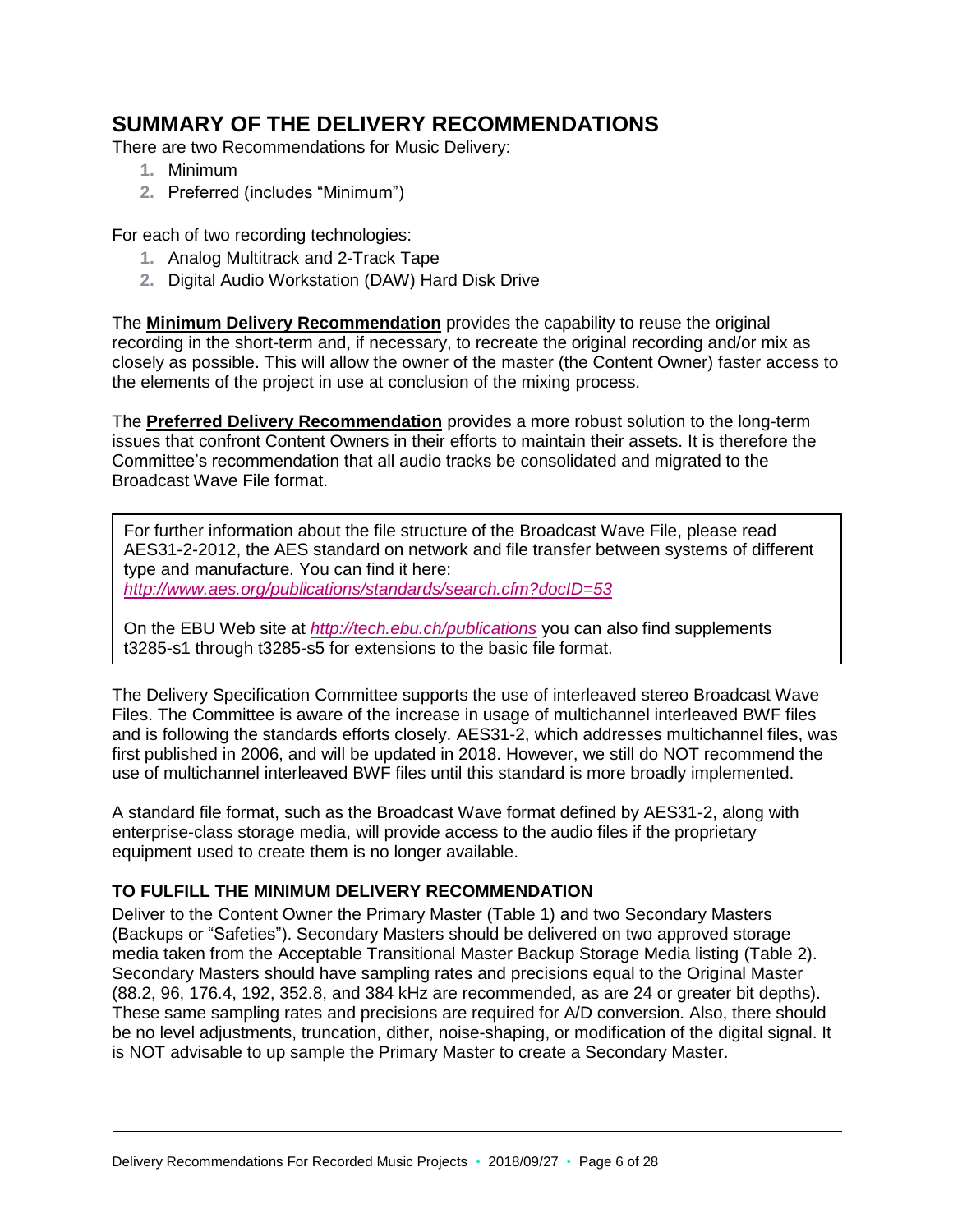The "Master" is defined as a collection of the various original components of the recording process for a given production, each in their originally recorded formats, and collected in a form that is ready for transition to the next phase of the process.

For example, the recorded Masters from the tracking and overdubbing processes are collected in a form that is ready for transition to the mixing process. The Approved Master Mixes are collected in a form that is ready for transition to the mastering process. The Mastered Mixes are then ready for transition to distribution.

Masters for delivery include (but are not limited to) all open reel tapes, hard disk drives (HDD), Solid State drives (SSD), and incremental backups made during the recording process. They include all original components of the recording process for a given production, each in their originally recorded formats. There should be no deletions of useful material from the Masters, such as outtakes, artist talking, incomplete or unreleased recordings, etc. The constitution of "useful material" is determined by agreement between the Content Owner and Producer prior to the commencement of the recording project.

A Glossary of Technical Terms is provided with this document. Some industry-standard nomenclature has been refined (e.g. "Masters" and "Tracks").

### **TO FULFILL THE PREFERRED DELIVERY RECOMMENDATIONS**

In addition to the Master and Backups/Safeties described in the Minimum Delivery Recommendation above, each track of each song should be consolidated. The Broadcast Wave Files should then be transferred to Approved Long-Term Master Backup Storage Media (Table 3). In some situations, ancillary processing may be understood to be a key component of the final product (volume level automation, compression, etc.) This processing may be included in a separate flattened file in addition to the unprocessed flattened file, as mutually agreed by the Producer and the Content Owner.

### **REGARDING TIME CODE FOR THE BROADCAST WAVE FILES**

If time code was supported in the recording process, the original positional reference should be incorporated in the Broadcast Wave File format in the "Time Reference" field of the bext (Broadcast Extension) chunk as a high-precision, 64-bit integer representing the "first sample count since midnight," and equivalent to the time code value of the start of the file. All files/regions for each track should be consolidated to a single file. There should be no more than one file per track. Every effort should be made for each Broadcast Wave File to be a bit-for-bit copy of the original digital tracks.

If no time code or positional reference was used in the recording process, all recorded tracks should be converted to continuous Broadcast Wave File format with a start time of the sample count equivalent to 01:00:00:00 (wherever possible, e.g. 2-inch Analog Tape as well as AIFF files may have no time code present). All tracks, including partial tracks, such as guitar solos, background vocals, etc., should have the same start time to maintain proper time relationships between tracks.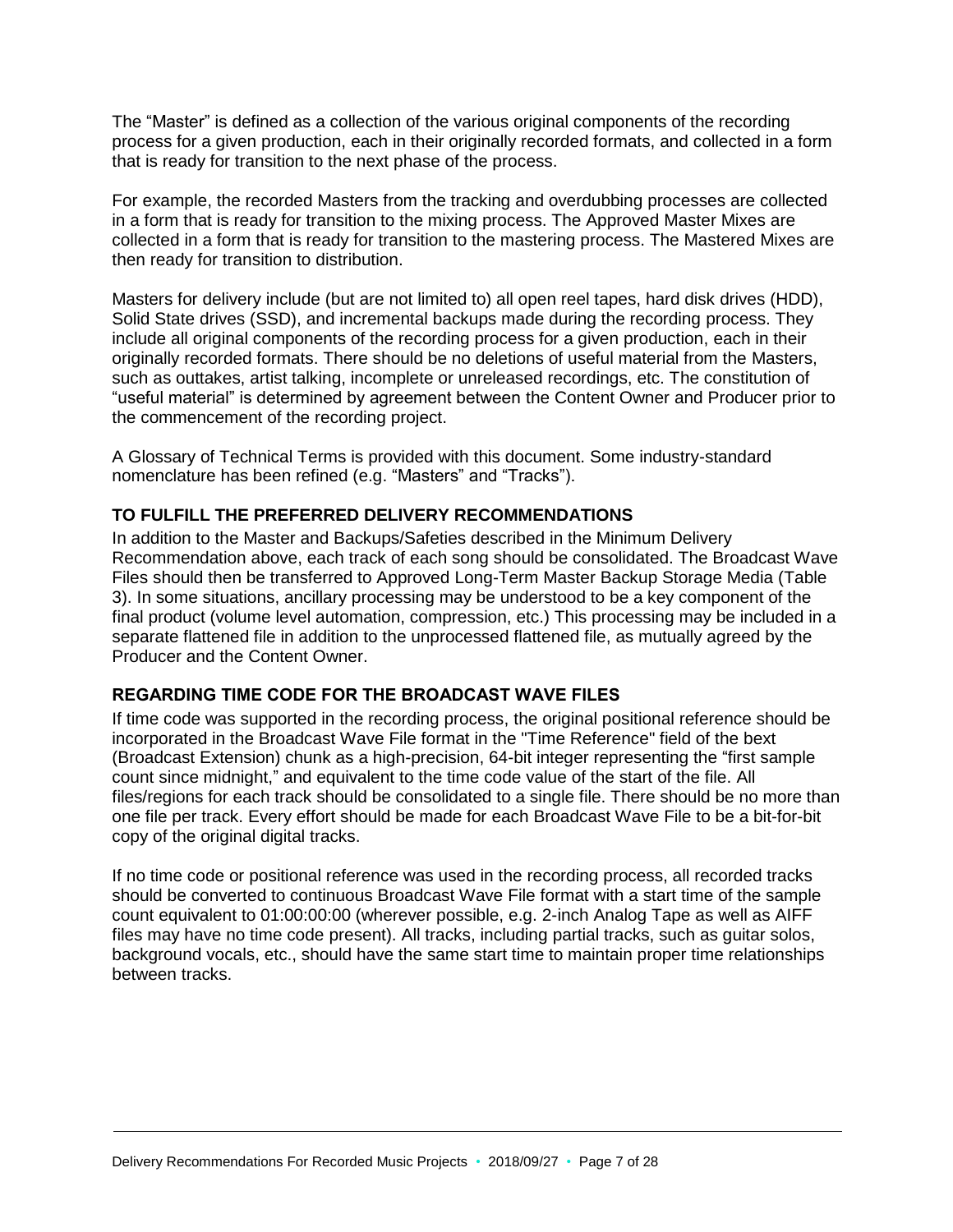# <span id="page-7-0"></span>**TABLE 1. PRIMARY MASTER DELIVERY MEDIA**

| <b>Recording Technology</b> |          | <b>Media</b>                                              |
|-----------------------------|----------|-----------------------------------------------------------|
|                             | 24 track | 2-inch analog tape                                        |
| <b>ANALOG</b>               | 16 track | 2-inch or 1" analog tape                                  |
| <b>RECORDER</b>             | 8 track  | 2-inch or 1" analog tape                                  |
|                             | 2 track  | $\frac{1}{4}$ -inch, $\frac{1}{2}$ -inch or 1-inch analog |
|                             |          | tape                                                      |

| <b>DIGITAL AUDIO</b><br>  HDD (SATA, eSATA), SSD<br>Various<br><b>WORKSTATION</b> |
|-----------------------------------------------------------------------------------|
|-----------------------------------------------------------------------------------|

Note: The P&E Wing's Delivery Specifications Committee reviews this document vis à vis recording techniques, hardware and formats periodically for their continuing relevance within commonly accepted industry practices.

<span id="page-7-1"></span>Hard Disk Drives should be delivered in shockproof cases, and utilize at least one industrystandard connectivity (e.g. USB 3.0 or Thunderbolt (USB-C)).

# **TABLE 2. TRANSITIONAL MASTER BACKUP STORAGE MEDIA**

| <b>Storage Technology</b>              | <b>Media</b>        | <b>Manufacturer</b>                          |  |  |  |
|----------------------------------------|---------------------|----------------------------------------------|--|--|--|
|                                        |                     |                                              |  |  |  |
| <b>COMPUTER TAPE</b><br><b>ARCHIVE</b> | LTO 5/6/7/8         | Quantum, Hewlett-Packard,<br>IBM, and others |  |  |  |
|                                        |                     |                                              |  |  |  |
|                                        | DVD <sub>±</sub> R  | (many)                                       |  |  |  |
| <b>COMPUTER</b>                        | <b>DVDERW</b>       | (many)                                       |  |  |  |
| <b>OPTICAL DISK</b>                    | DVD±DL (dual-layer) | (many)                                       |  |  |  |
|                                        | Blu-Ray             | (many)                                       |  |  |  |
|                                        |                     |                                              |  |  |  |
| <b>COMPUTER</b>                        | <b>HDD</b>          | (many)                                       |  |  |  |
| <b>HARD DRIVE</b>                      | <b>SSD</b>          | (many)                                       |  |  |  |

The Committee acknowledges that direct delivery, via secure connection on the Internet, etc., and uploading files to very large-scale digital libraries is now common practice. Digital preservation files of the future should continue to readily adapt to any general computing infrastructure that is in place, or anticipated to be put in place, by the owners of the masters.

# **ARCHIVING/STORAGE APPLICATIONS**

With the release of LTO-5, LTFS (Linear Tape File System) was introduced to the LTO community as an update to writing backups that allows users to create a directory of the contents of the LTO tape. This information can be saved as a PDF document to show the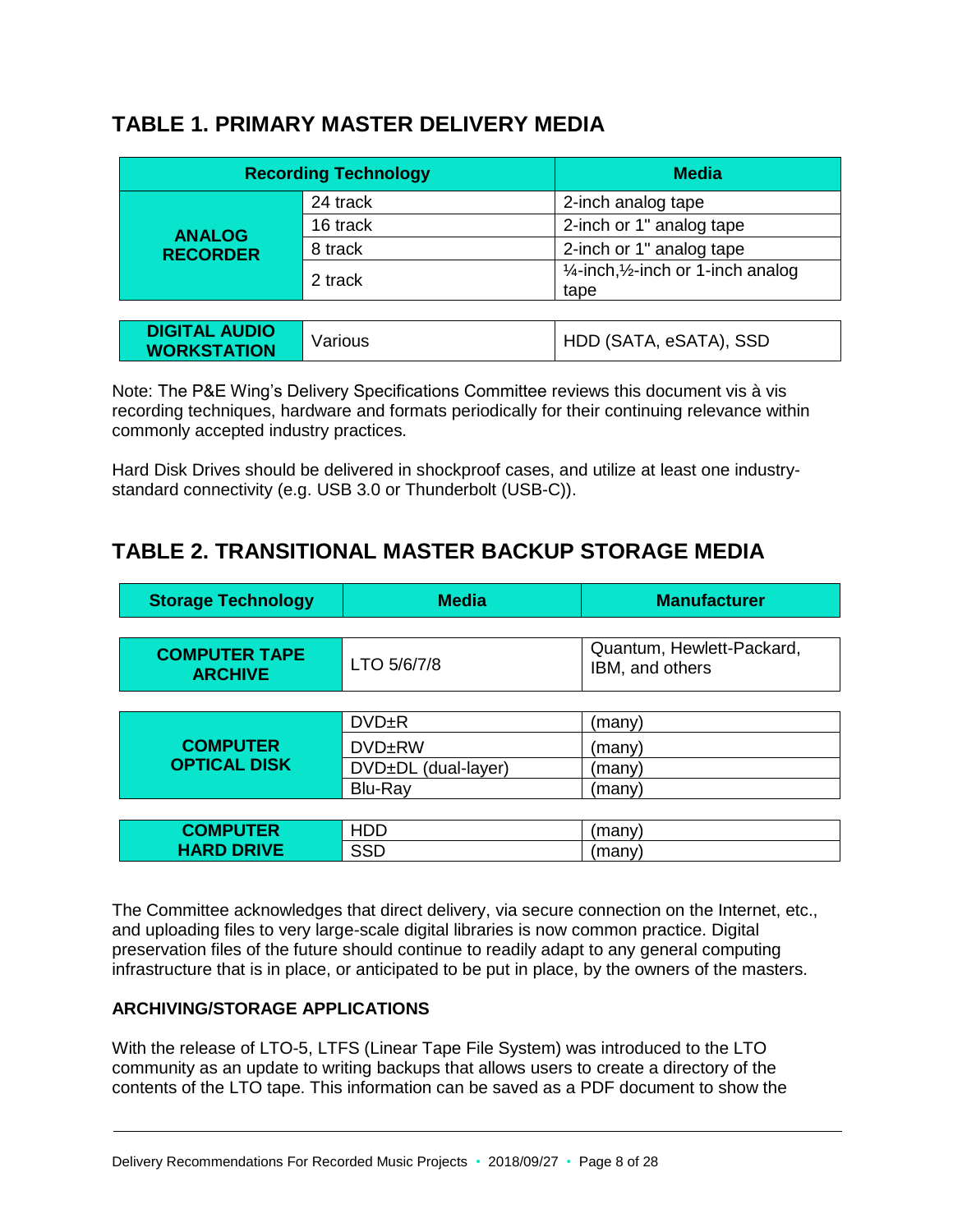contents of the LTO tape. In addition, the LTFS file system allows LTO media to be mounted like a hard disk for drag and drop retrieval and storage of individual files of a mounted tape, without having to unpack the entire tape to save or retrieve a file. The Committee recommends writing LTO LTFS backup takes using LTO-5 or higher media. It should be noted that LTO drives remain able to read tapes as "n-2", meaning that an LTO-5 drive can read LTO-3/4/5 media, and write data as "n-1", so an LTO-5 drive would be able to write to LTO-4/5 media.

The bit-level integrity of the preservation files must be considered. There are a variety of freely available tools available to create checksums for individual files, and even tools that check for data errors when copying entire drives with various file types such as BagIt. Many of these tools can be found at the Federal Agencies Digitization Guidelines Initiative (FADGI) *[www.digitizationguidelines.gov](http://www.digitizationguidelines.gov/)*. Whenever possible, the goal is to create bit-level accurate copies when moving files to another carrier. For example, a list of checksums for each audio file could be stored along with the files themselves to check for bit-level accuracy.

The Committee recognizes the necessity of archiving/storage applications in the process of creating a usable backup tape. Users should be advised that additional software will be needed that adheres to the creation of LTO LTFS data tapes. The Committee stresses the importance of choosing an appropriate archiving application necessary to connect computers to LTO tape drives. There are significant implications in the choice of these applications, such as platform, vendor, operating system, and application version. Additionally, verification of a newly created archive should be considered an integral and essential part of the archiving workflow. Many LTO tape-based libraries have been written directly as TAR (Unix Tape Archive), and some continue to do so. Utilizing TAR by means of a command line interface requires a working knowledge of Unix commands, but can be very powerful. The Committee recommends that those who endeavor to create their own LTO backup strategy take into consideration all of the various components needed—hardware, software, firmware, and connectivity to create a robust backup workflow.

Lastly, we cannot emphasize enough that long-term access to the archived data is the goal of the Committee and its Recommendations. A backup alone does not guarantee the safety or viability of the archived asset. Periodic migration of the backup media is also necessary. The expected shelf life of a carrier is not sufficiently reliable information on which to make archival backup decisions.

Based on the preceding criteria, acceptable media for the Preferred deliverables are listed in Table 3, below:

# <span id="page-8-0"></span>**TABLE 3. LONG-TERM MASTER BACKUP STORAGE MEDIA**

| <b>Storage Technology</b>              | <b>Media</b>                     | <b>Manufacturer</b>                       |
|----------------------------------------|----------------------------------|-------------------------------------------|
| <b>COMPUTER</b><br><b>TAPE ARCHIVE</b> | LTO-4<br>LTO-5<br>LTO-6<br>LTO-7 | Fuji, Hewlett-Packard, IBM, and<br>others |
|                                        | LTO-8                            |                                           |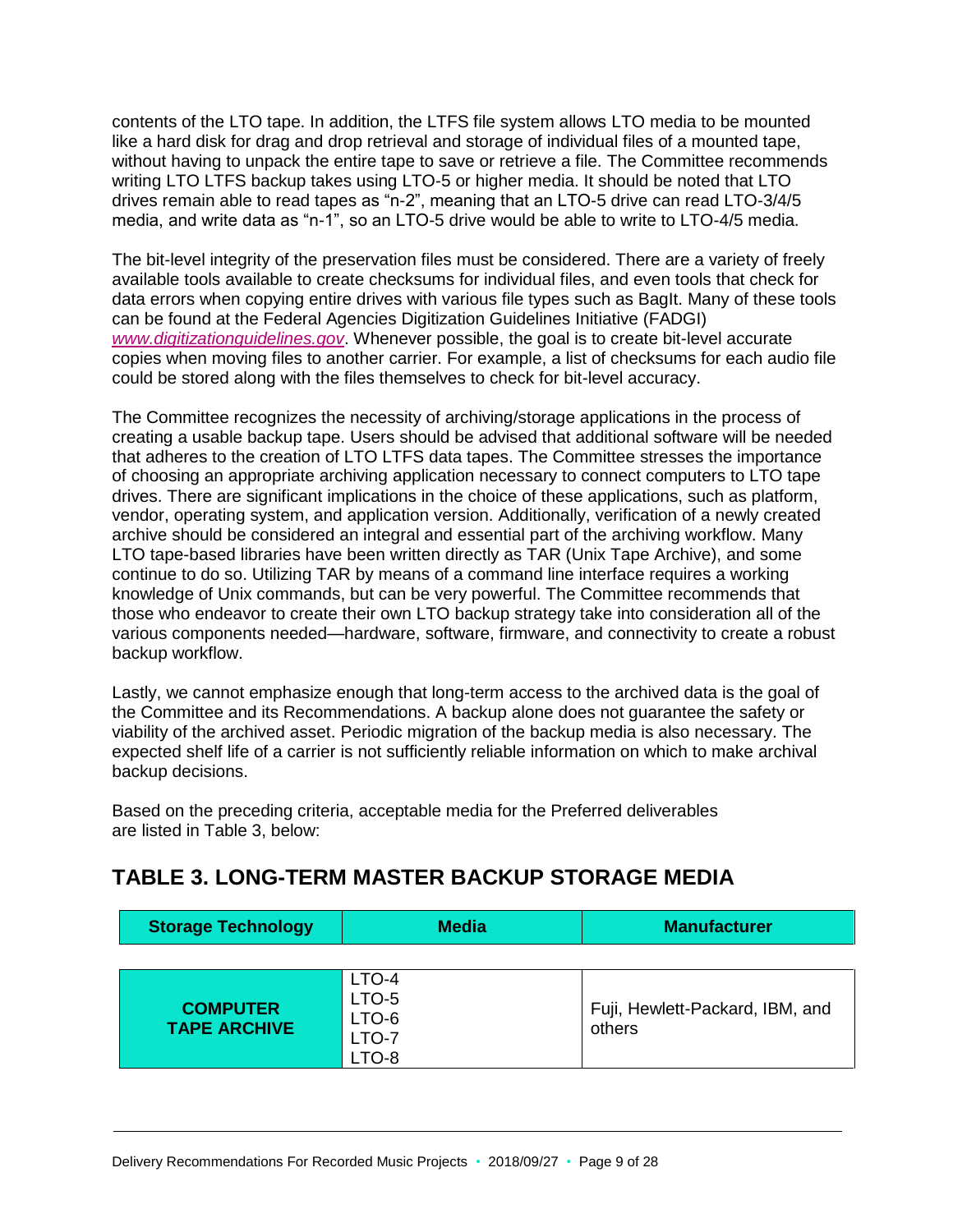NOTE: LTO tapes are "n-2" read and "n-1" read/write capabilityThose with archives on LTO-1, LTO-2 and LTO-3 should strongly consider moving to a later generation tape.

### **FILE NAMING CONVENTIONS**

The naming of BWF files is an extremely important variable in a robust archiving methodology. There are a number of approaches that the Committee reviewed, such as limiting illegal characters as listed by the Operating System (macOS, Windows 10, etc.), or listing the illegal characters as noted for the creation of an LTO LTFS data tape, but the decision was made to take a more minimalist approach. In doing so, there would be a much higher chance of recovering data over the long-term. As mentioned above, one should never consider the quoted storage life of a data carrier like LTO tape to infer that there will be appropriate hardware available, but, in foreseeable limited circumstances, it may be possible to take a forensic approach to try and recover the data. Given this hypothetical circumstance, the Committee's guidelines for legal characters is considered the best solution for the long-term viability of the BWF files. If the character is not listed, it is assumed that the character is "illegal". For example, "white space" (e.g. a blank space) is illegal. Aliases, and hard or soft links should not be used in the creation of a valid filename. The file name length shall NOT exceed 255 characters, including any path name.

"Legal" characters are the following: A….Z a….z 0….9 "period" . "underscore"  $_ _-$ "hyphen" -

# <span id="page-9-0"></span>**CREDITING AND DOCUMENTATION**

It is the responsibility of the Producer of a recording project to work in concert with the Artist to assign recording credits, and to then supply accurate crediting information to the person designated by the Content Owner as authorized to receive that information for use in official credits, liner notes, and other recording metadata.

The Committee recommends that all Masters and Backups have comprehensive and concise labeling. This information can be stored digitally on the project hard drive within a documentation folder located in the Project Metadata folder (Chart A). It is highly recommended that ALL documentation be stored in a metadata folder on the hard drive.

Documentation can be created digitally, but if paper documentation is used it should also be scanned and then stored within the metadata folder. Traditionally, this documentation has included tracking sheets, engineer notes, set-up notes, sketches of microphone placement, and any other pertinent data.

Documenting and saving credits and other information about the recording, now called recording metadata, has become ever more critical in our digital world: In 2015 the Producers & Engineers Wing published a list of the recommended minimum recording metadata that should be collected and documented during the recording process, which is available here: [\(https://www.grammy.com/sites/com/files/basiccreditsmetadatalist.pdf\)](https://www.grammy.com/sites/com/files/basiccreditsmetadatalist.pdf)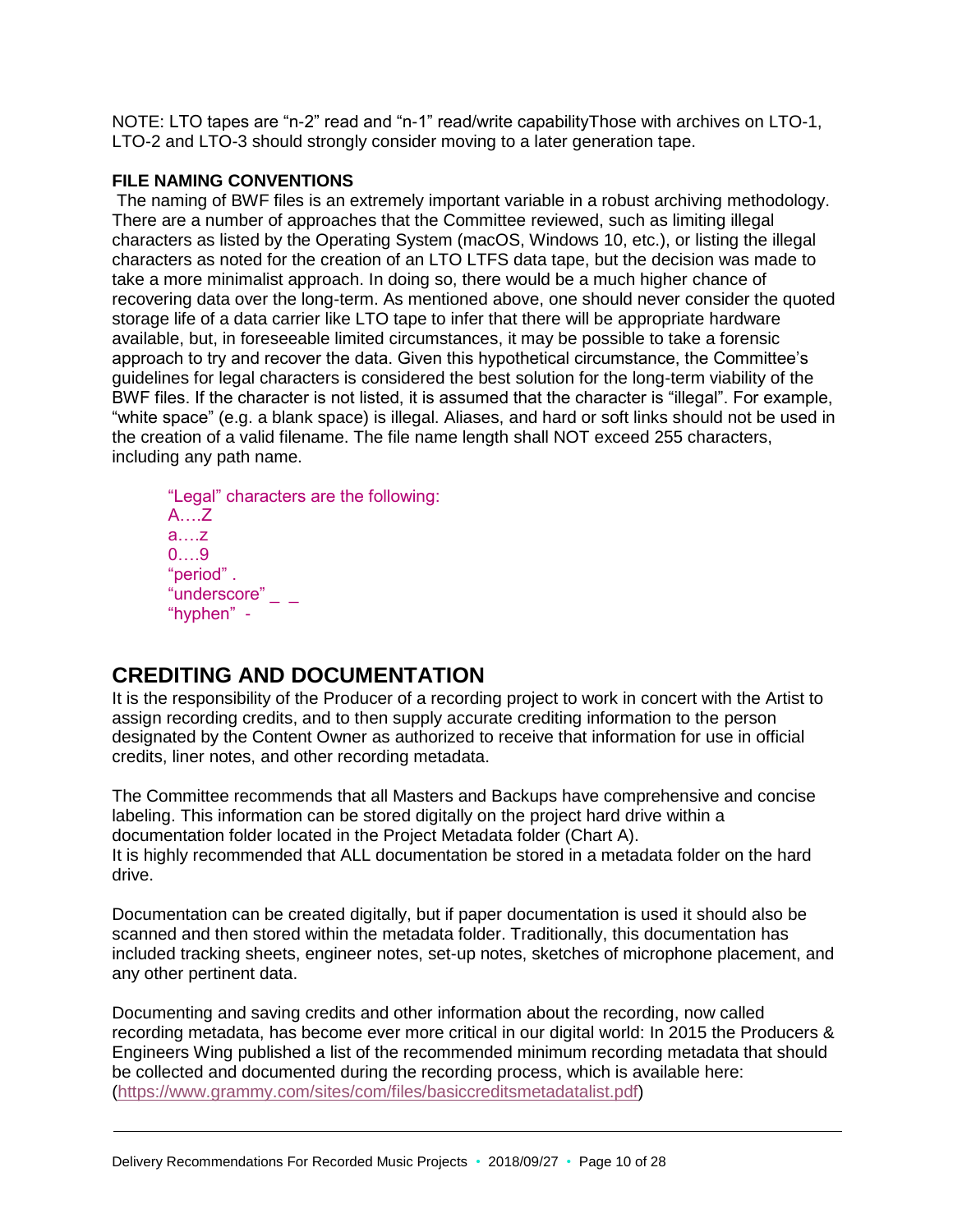This list was referenced by the international standards organization DDEX (Digital Data Exchange) as part of its process to create a standard for the collection and distribution of recording metadata. This DDEX standard, called RIN (Recording Information Notification) was released in October 2016. RIN is an XML (Extensible Markup Language) message that can capture and communicate metadata about all of the parties and tools that were involved in a recording. It is available via a free implementation license found on the DDEX website at [https://kb.ddex.net/pages/viewpage.action?pageId=9111217](https://hes32-ctp.trendmicro.com/wis/clicktime/v1/query?url=https%3a%2f%2fkb.ddex.net%2fpages%2fviewpage.action%3fpageId%3d9111217&umid=d3b6bd5c-6970-4995-a89a-584480727a1c&auth=844ce87b8192f356b8dc8ceed1c7d187eeaf8cb2-93cef85e74a5fecfb9a7edf7017346f2c4cdba32)

As of the date of this revision, several companies have implemented RIN into software tools that can be used during the recording process. RIN also provides a template for DAW manufacturers to incorporate the XML message into their applications.

The Committee expects that the RIN standard will be widely adopted as the preferred means for collecting and transporting recording metadata. Until that time, it is still imperative that this information gets collected, documented, and saved whether it is via an Excel spreadsheet or a PDF.

# <span id="page-10-0"></span>**QUICK REFERENCE GUIDE**

For Delivery of Masters and Backups/Safeties (Or, "What The Producer Delivers To Receive Final Payment")

# **MINIMUM DELIVERY**

As minimum delivery, the Producer should deliver to the Content Owner:

- **1.** The Masters, in their originally-recorded formats (Table 1),
- **2.** Two Secondary Backup/Safety Masters as follows:
	- **a.** One Secondary Backup/Safety in one of the media from the "Currently Acceptable Transitional Storage Media Listing" (Table 2)
	- **b.** A second Secondary Backup/Safety, in a different medium than the Backup/Safety archive as (Table 1), also listed on the "Currently Acceptable Transitional Storage Media Listing" (Table 2), and…
- **3.** All Metadata, including all project credits and documentation (Lyrics, Charts, Orchestral Arrangements, Mix Documentation, Vocal chain, etc.)

NOTE: Digital Backups/Safeties should have sampling rates and precisions equal to or better than the Master.

# **PREFERRED DELIVERY**

In addition to the Minimum Delivery elements listed above, the Preferred Delivery would include Consolidated Broadcast Wave Files of every multitrack and 2-track element on a currently approved Long-Term Master Backup Storage Medium (Table 3). In some situations, processing is considered a key component of the final product (volume level automation, compression, etc.) This may be included as a separate file in addition to the unprocessed Consolidated file, as mutually agreed to by the Producer and the Content Owner.

# **IF YOU ARE RECORDING OR MIXING TO**

Analog Multitrack or 2-Track, then 2-inch, 1-inch, 1/-inch, or 1/4-inch Analog Tape is the Master.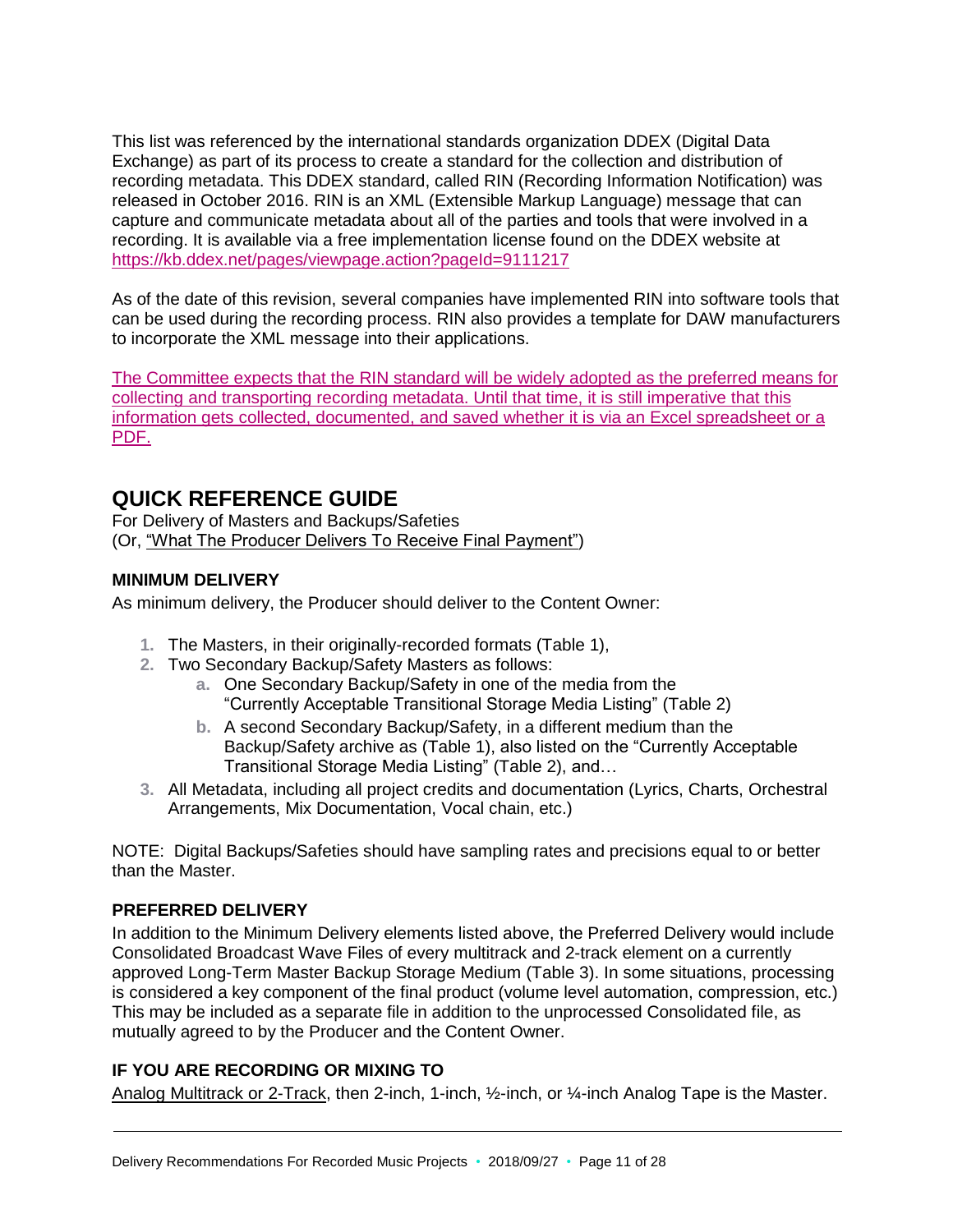Note: High resolution Analog to Digital conversion should be used to convert Analog Masters to Digital Backups/Safeties in either PCM (using sample rates of at least 88 kHz and 24 bits or greater depth) or DSD form. We strongly encourage all users of DSD technology to contact the DSD technology provider directly for further guidance. We also warn that much of the available DSD technology is proprietary.

### **IF YOU ARE RECORDING OR MIXING TO**

Digital Audio Workstation (DAW), the HDD is the Master. NOTE: See [Table 1](#page-7-0) *Primary* Master Delivery Media for specifics regarding above.

#### <span id="page-11-0"></span>**RECOMMENDATIONS FOR MIX STEM DELIVERY AND MIX NAMING**

The following Recommendations for Mix Stem Delivery and Mix Naming Conventions for Recorded Music Projects have been created to help ensure a client's needs are properly met.

The increased frequency of requests for stems and the uncertainty about their ultimate usage has made stems a highly debated topic. To address this matter, the Recording Academy Producers & Engineers Wing convened a cross-genre, cross-geographical Mix Stem Committee of industry professionals. From this Committee's research and discussions, the following information was assembled.

The principal focus of this segment of the Recommendations is to establish a suggested deliverable stem set with a consistent audio file naming convention. In addition to this Committee's technical recommendations, there are several important other issues surrounding stems that also need to be addressed. These issues include, but are not limited to, fair compensation for mix stem creation, proper crediting for mix stem creation and use, and appropriate usage of mix stems, all of which this Committee considers equally important.

As the deliverable responsibilities for mix engineers have increased, so has the need for clear definitions of those deliverables along with reasonable expectations as to which deliverables are included as part of the mixer's base fee. Creating and printing stems is a process that normally incurs additional costs in engineering and studio time. These stem production costs should be included in the mix budget provided by the mixer to the label or content owner prior to the commencement of mixing. Stem production should not be considered part of the standard minimal mix delivery of versions. A standard minimal mix delivery would consist of the following versions: Master, Vocal Up, No Lead Vocal, and Instrumental.

Mix stems are comprised of actual components of the mix master. The vulnerable nature of mix stems allows the possibility of abuse and misuse, and integrity in the use of mix stems is highly encouraged by this Committee. Although mix stems comprise actual components of the mix master, their sum is not necessarily considered to be an acceptable replication of the mix master, and therefore should not be used as such. This Committee also encourages that proper crediting be applied to mix stem creation and use, and that the crediting is embedded in the file name for the life of the stem.

Mix stems have many current uses and reuses as well as additional potential future uses. Some of the current uses include live concert stem playback, remixes, video games, and film. Stem delivery requirements vary greatly depending on their intended end use; even individual gaming companies require different stem sets. Therefore, the stem set outlined in this document is considered only a typical stem delivery set for general music production and is not specific to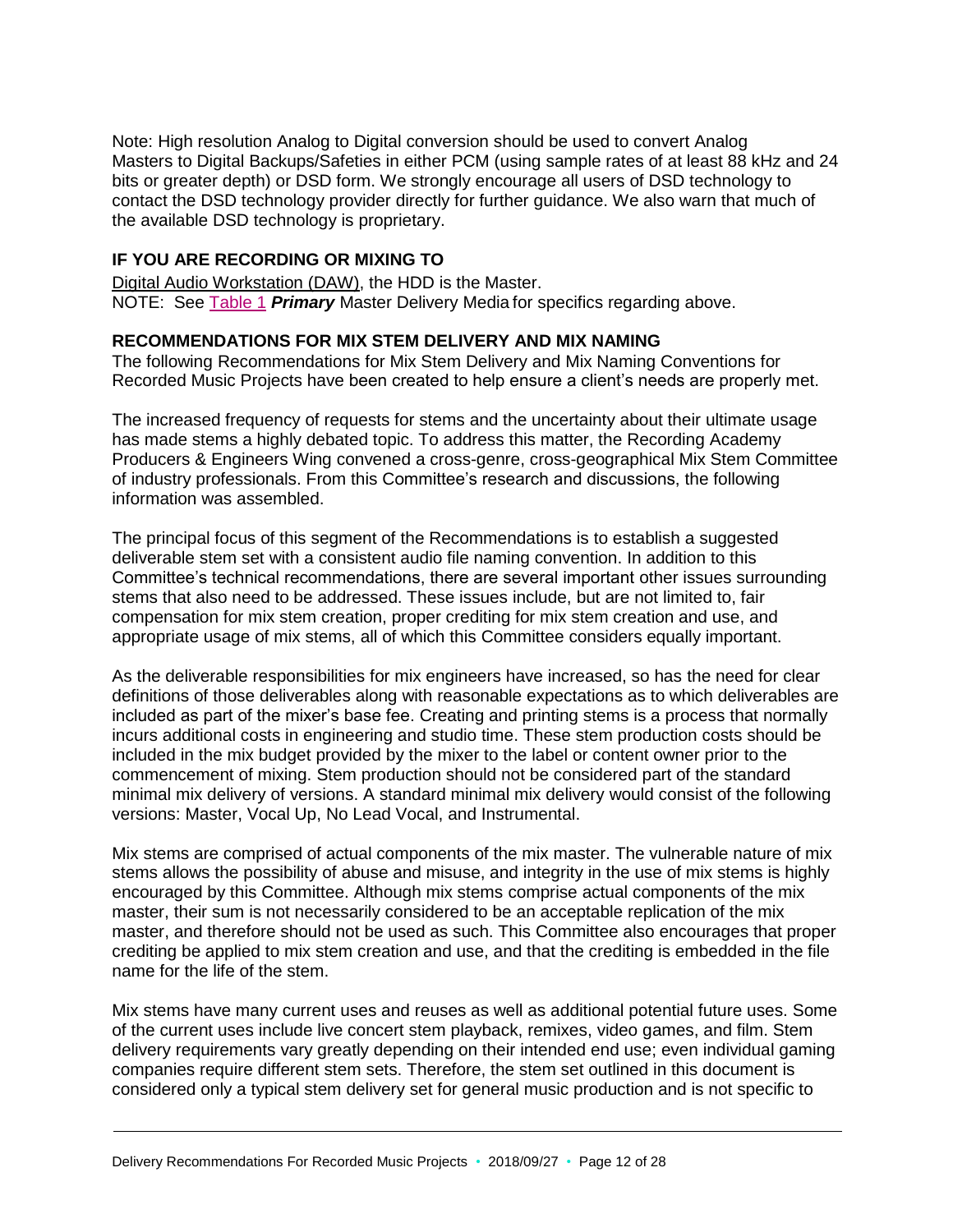any single use.

The Committee recommends that all contracts for music production, such as artist, producer, engineer, mixer, etc., contain language specifically addressing compensation for mix stem creation, crediting for mix stem creation, and, where possible, intended uses of the mix stem. It is also recommended that stem costs are built into the mix budget at the beginning of the mix process. The most cost-efficient time to print stems is during the printing process of the master mix versions. If a recall is required, the cost of printing stems is elevated.

#### **DEFINITIONS**

**Mix Master** — A mono, stereo or multichannel surround mix created during the mixing process containing all of the final desired elements of the multitrack production. The Master Mix is considered to be the final Mix Master approved by the artist, producer and engineer intended for commercial release.

**Mix Version** — Any mono, stereo or multichannel surround mix created during the mixing process containing all of the final desired elements of the multitrack production but with a changed perspective of any one or more of the mix's elements. For example, a "Lead Vocal Up" of the Mix Master would be considered a Mix Version.

**Mix Stem** — Any mono, stereo or multichannel surround version created during the mixing process that does not contain all the elements of the Mix Master. Mix Stems contain all relevant audio, processing, volume, panning and effects associated with that Stem's featured elements relevant to the Mix Master. For example, a "Drum Stem" would be only the drums contained in the Master Mix with all the processing and effects.

**Instrumental Track** — A complete replica of the Mix Master containing no vocals.

**No Lead Vocal** — A replica of the Mix Master that includes backing vocals but contains no lead vocal and/or no artist vocals. In the past, this has been referred to as "TV Track".

*It's important to note that the "No Lead Vocal" mix and "Instrumental" mix are considered stems. However, since they are currently also considered part of a standard minimal mix delivery, for the purposes of this document, they are listed in the version category.* 

### **PARTICIPANT IDENTIFICATION**

**Crediting** — For any future mix that uses previously created Mix Stems or Mix Stem Sets, a mixing credit should be given to the Mixer of those Stems along with any other Mixer credits.

**ISRC Codes** — The industry expects to see a more granular version of the ISRC code in the future. When that occurs, we expect that ISRC Codes can be assigned to Mix Stems and Mix Versions.

#### **MIX STEM AND VERSION NAMING CONVENTIONS**

With so many digital audio files involved in each audio project, it is important that Mix Version and Stem files contain all relevant information within their file names and are also easy to understand at a glance. For example:

#### **AI\_SongTitle\_MI01\_Master\_96k24.wav**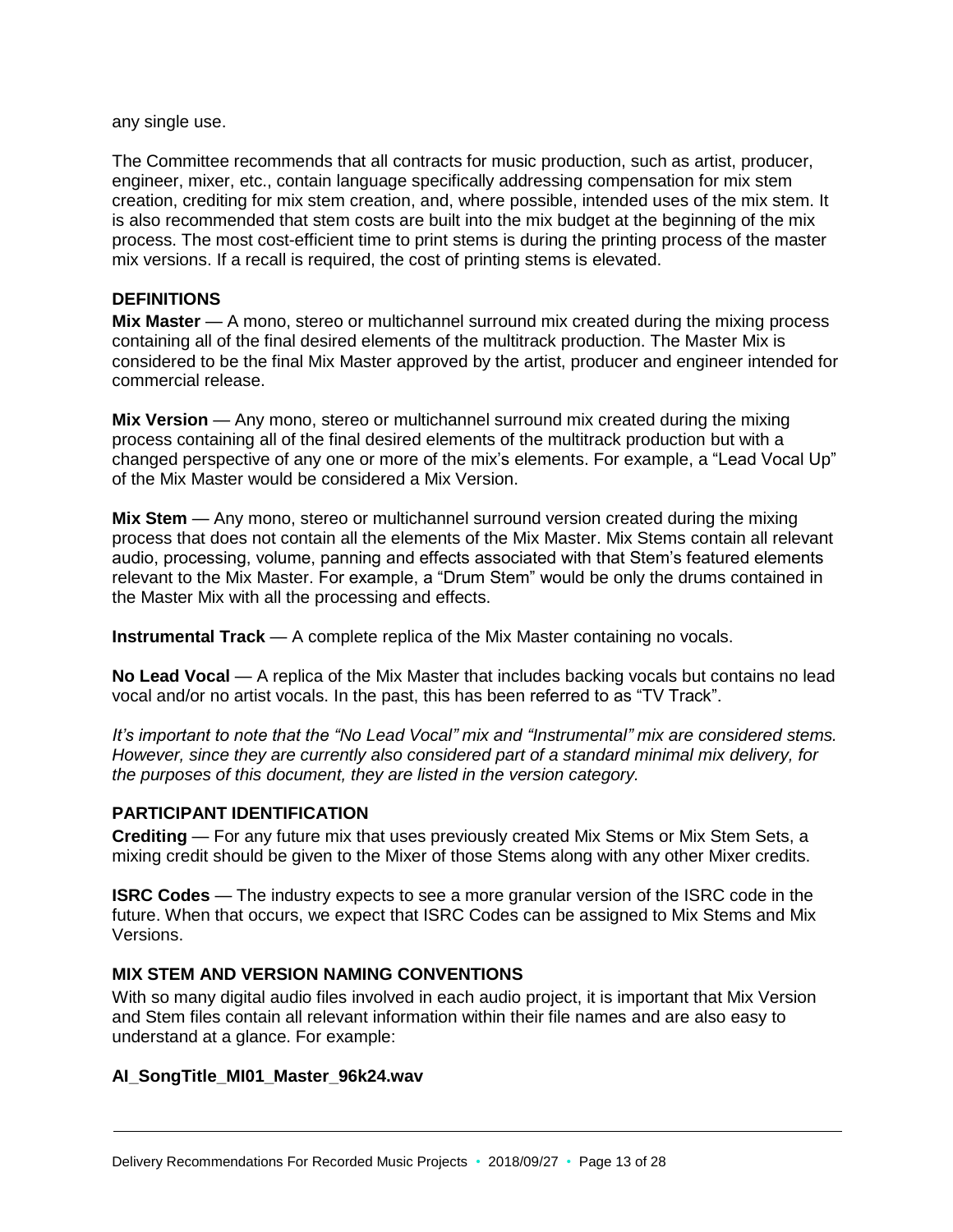The above audio file name example contains the following information, each separated by an underscore:

#### **Artist Initials (AI):**

The artist initials are usually two letters taken from the first and last name of the artist.

#### **Song Title:**

Listed as the song title, or useful abbreviation thereof. Capitalize each word or word fragment. Title contains no spaces, punctuation or diacritical markings (accents), so names are universally file compatible. Song title names should be less than 15 characters if possible. Lengthy titles may be routinely abbreviated by other programs when imported.

#### **Mixer Initials (MI) and Mix Revision Number (01):**

After the song title, list the mix or stem identifier.

#### **Mix Version or Stem Name (Master):**

This describes what the audio file is. "Master" is the example shown above. This may also be "Snare Rim" or any descriptive identifier for the audio file. Capitalize each word or word fragment so title contains no spaces.

#### **Sample Rate and Bit Depth:**

The sample rate at which the audio file was created is listed followed by the bit depth. The single letter "k" is sufficient to abbreviate "kilohertz." The bit depth at which the session was created follows the sample rate. For example, a song recorded at a sample rate of 96 kHz and a bit depth of 24 bits is abbreviated, "96k24."

#### **\*\*File Extension:**

Generally generated during file creation. If you have the option to show or hide the file extension, it should always be shown. Only one period should be used in the title and should only be placed before the file extension.

# <span id="page-13-0"></span>**FOLDER HIERARCHY**

Chart A (below) shows the recommended folder hierarchy for Producers and Engineers to use during a project to preserve and organize all files during the recording, mixing and mastering phase of the project. This Committee recognizes that record label delivery requirements vary and depend upon the agreements between the Label, Producer and Artist. Therefore, a "Minimum Delivery Set" (the least or smallest amount recommended) is recommended by this Committee consisting of the Consolidated Multitracks, Approved Mixes and Credits.

Note: When a date is used in the file or folder name, the ISO (International Organization for Standardization) date format should be used. Without hyphens is acceptable (e.g. YYYYMMDD).

Aliases, shortcuts, hard links, soft links, and their like should not be used in the folder hierarchy.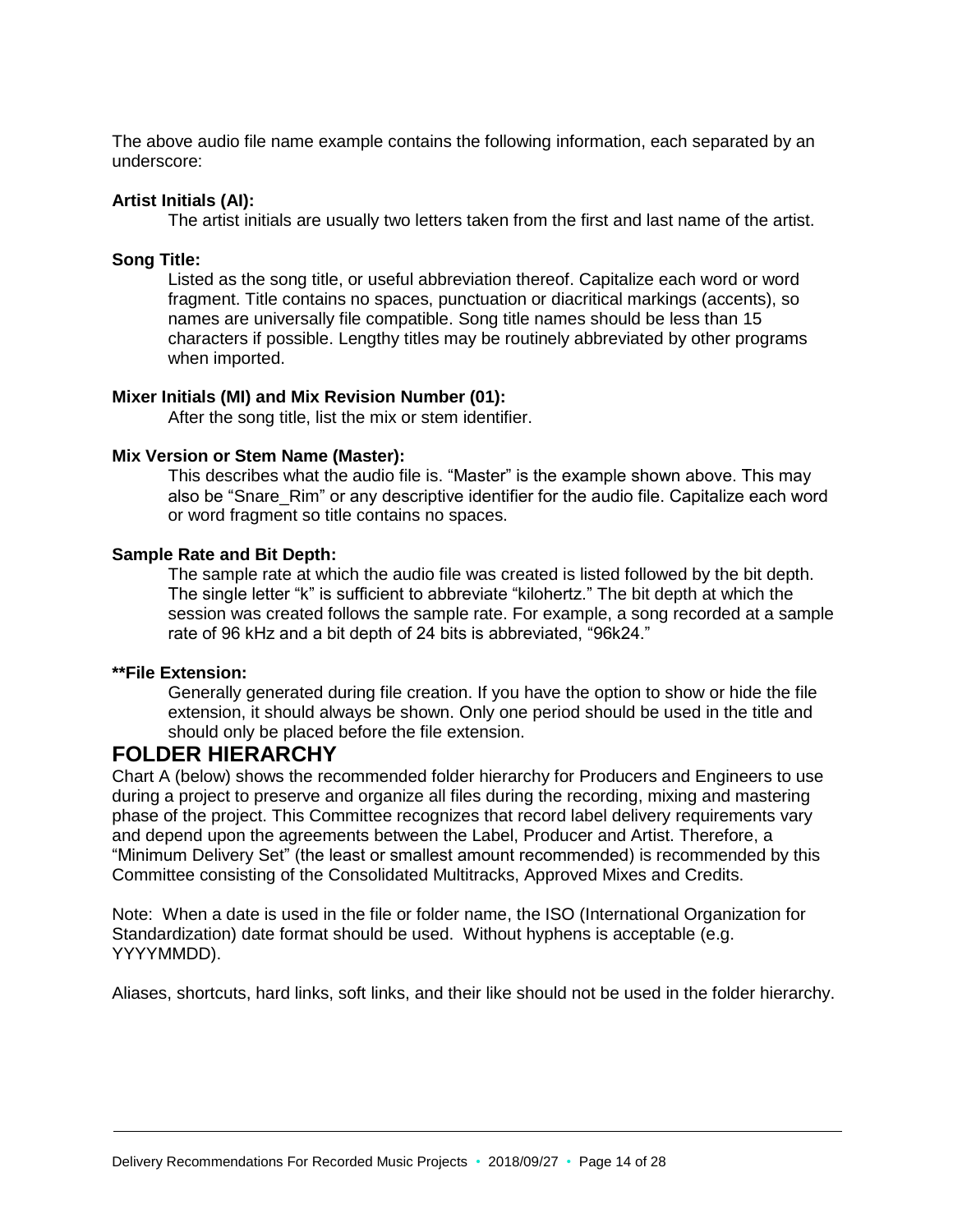

#### [\(Download Link](https://grammy.box.com/v/folderhierarchy) for File)

Note: Additional folders can be added within the hierarchy to customize it as needed or appropriate for the project (e.g. "song version").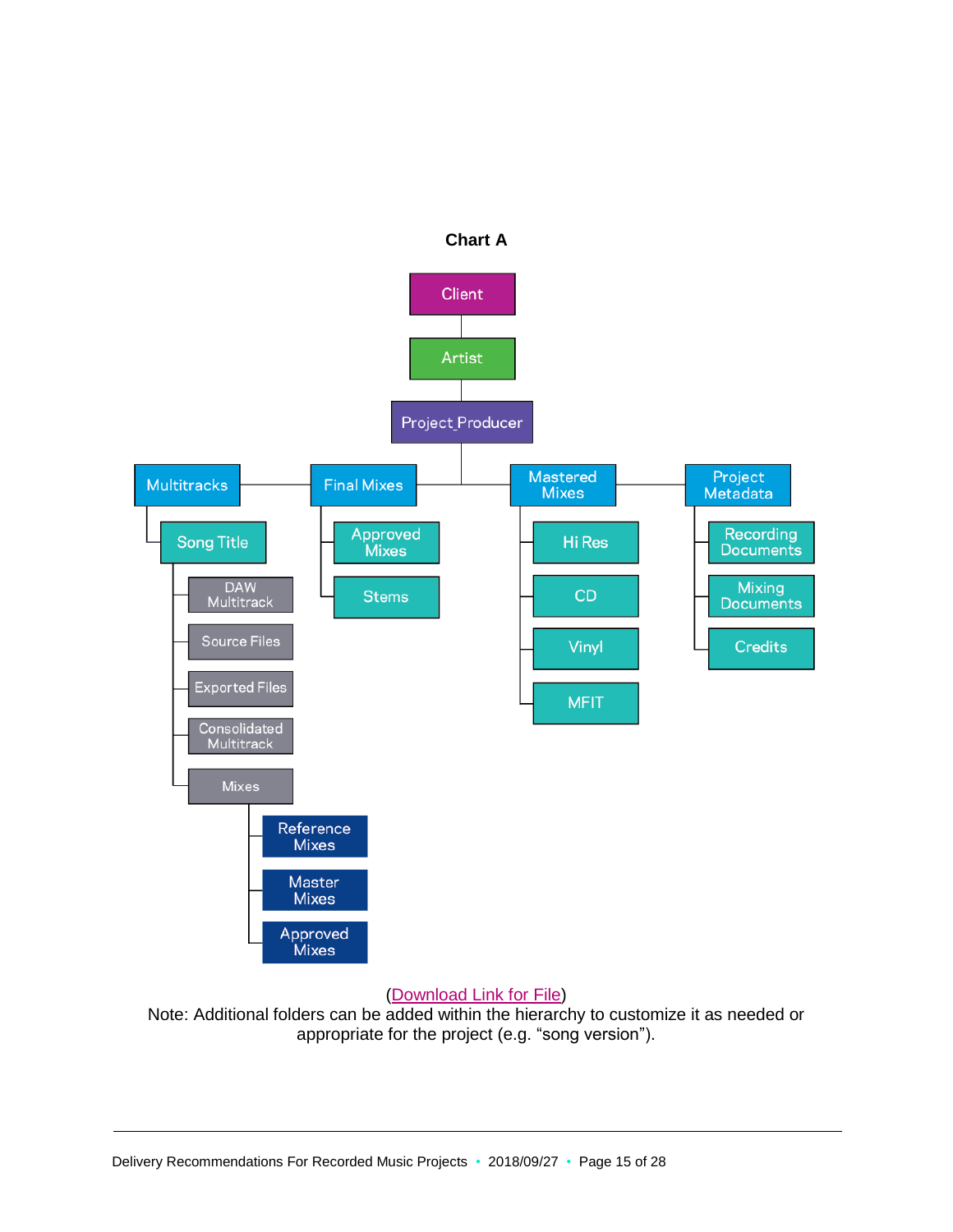# <span id="page-15-0"></span>**FOLDER DEFINITIONS**

**Client** — This is the main Client folder for the hierarchy tree based on ownership of the recording. This could be a Content Owner or Artist. If the client folder is a label, all artists under this label would be contained in this client folder.

#### *Suggested naming convention: Client name*

**Artist** — This Artist folder would contain all subsequent folders and files regarding all projects associated with this artist. It is recommended to use the full artist name to title this folder.

#### *Suggested naming convention: Full Artist Name*

**Project** — The Project folder would reside within the Artist folder. There would be a separate Project folder for each project of that artist. (For example: an album project, a live recording project, a surround mix project, etc.). If a project has multiple producers, then create a separate Project folder (within the Artist folder) for each producer of a project and label accordingly.

*Suggested naming convention: Project Title\_Producer*

**Multitracks** — This folder is the parent Multitrack folder. Each Project folder would contain a Multitrack folder.

#### *Suggested naming convention: Multitracks*

**Song Title** — The Multitracks folder would contain a folder for each Song Title of the project. The Song Title folder would contain the DAW multitrack for that song.

 *Suggested naming convention: Artist Initials\_Song Title*

**Song Version** (not pictured in chart A) — This is an optional folder and used only if a Song Title has more than one recorded version of a song for the project (e.g. explicit and non-explicit). All multitrack files pertaining to each version of the song should be contained within its own version folder. These folders would be contained within the Song Title folder.

 *Suggested naming convention: Artist Initials\_Song Title\_Version Name*

**DAW Multitrack** — This folder would contain the DAW Multitrack session file and audio.

*Suggested naming convention: ArtistInitials\_SongTitle\_DAWPlatformVersionMT(multitrack)\_SampleRateBitDept h\_Date*

**Source Files** — Contained within the Song Title folder, this folder would contain the original files from an outside source that are imported into the DAW Multitrack folder. This would include source files received for the project, tuned vocal files, overdubs from outside sources, etc. While this folder might contain duplicate files of the DAW Multitrack folder it would retain them in their original format.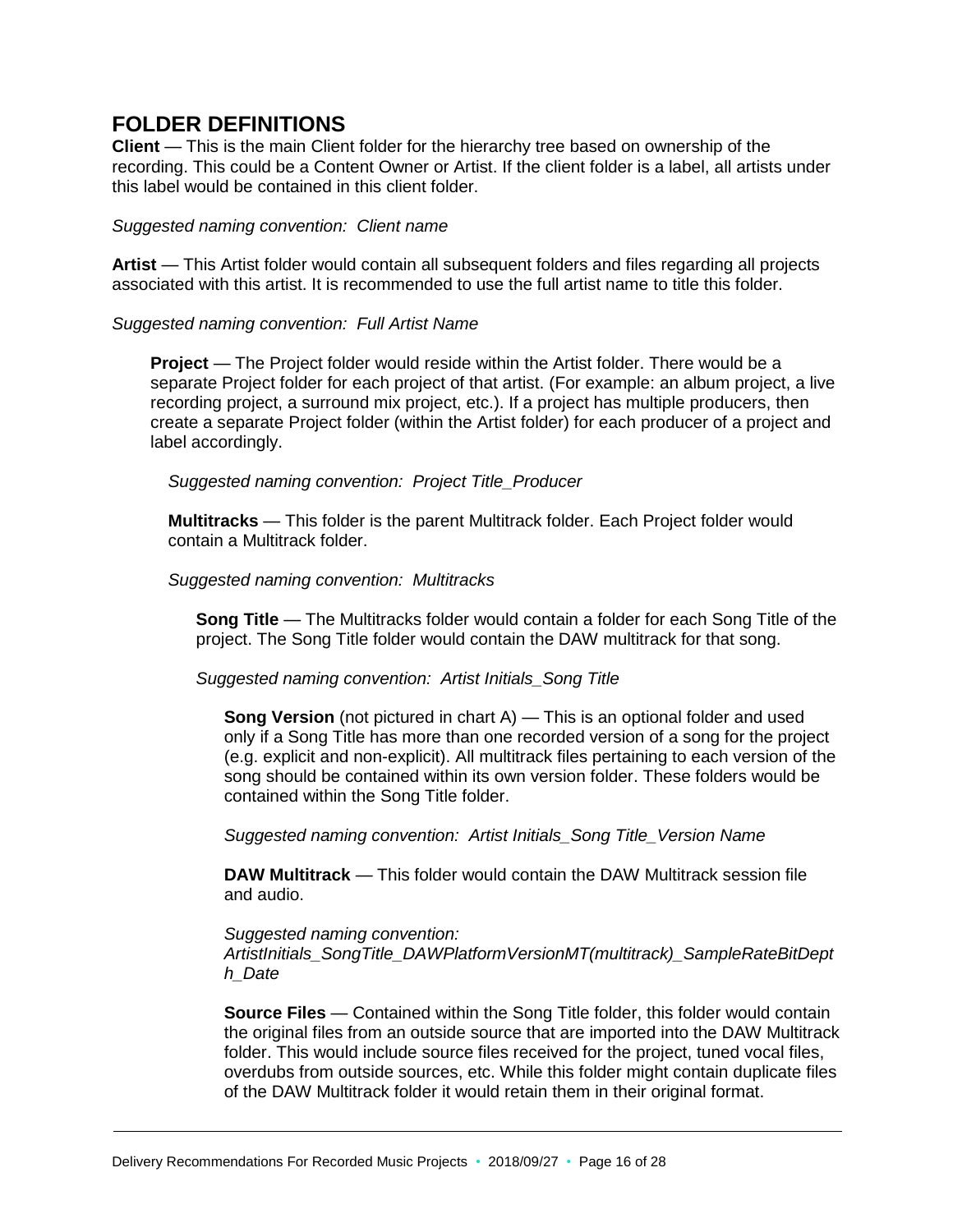#### *Suggested naming convention: Source Files*

**Exported Files** — This folder would contain Exported Files or sessions specifically set up for vocal tuning, musicians to use for overdubs, etc. These could be stem sessions with a click, specialized track mix stem, and vocal stem. This would allow you to keep these sessions in case they're needed for future use.

#### *Suggested naming convention: Exported Files*

**Consolidated Multitrack Delivery** — Once the project is finished, delivery of the consolidated multitrack Master files may be requested by the Content Owner. Those consolidated Master multitrack sessions/audio files would be placed in this folder.

*Suggested naming convention: ArtistInitials\_SongTitle\_DAWPlatform(&)Version(&)MT(multitrack)\_SampleRateBi tDepth\_Date*

**Mixes** — This folder would contain all versions of the master mixes for the project organized by mix version and type of mix.

#### *Suggested naming convention: Mixes*

**Reference Mixes** — This folder would contain any Reference Mix that you print. It is suggested that all Reference Mixes sent to the client and artist are kept in case they're needed for future reference.

#### *Suggested naming convention: Reference Mixes*

**Master Mixes** — This folder would contain all Master Mix versions and all recall mix versions. Mixes would be separated into folders by version type such as Master Mix, Vocal Up, No Lead Vocal, and Instrumental. Master Mixes should be organized into folders as to version type such as Master Mixes, Vocal Up, Instrumental etc.

#### *Suggested naming convention: Master Mixes*

**Approved Mixes** — This folder would contain only those mixes approved by the client for mastering or release. These Approved Mixes would be duplicated from the Master Mixes folder. This folder makes it easy for the mastering engineer to easily locate and identify the approved mixes that are to be mastered.

#### *Suggested naming convention: Approved Mixes*

**Stem** — This folder would contain any stem audio or stem multitrack sessions created from a Master Mix that is delivered to the client.

 *Suggested naming convention: Stems*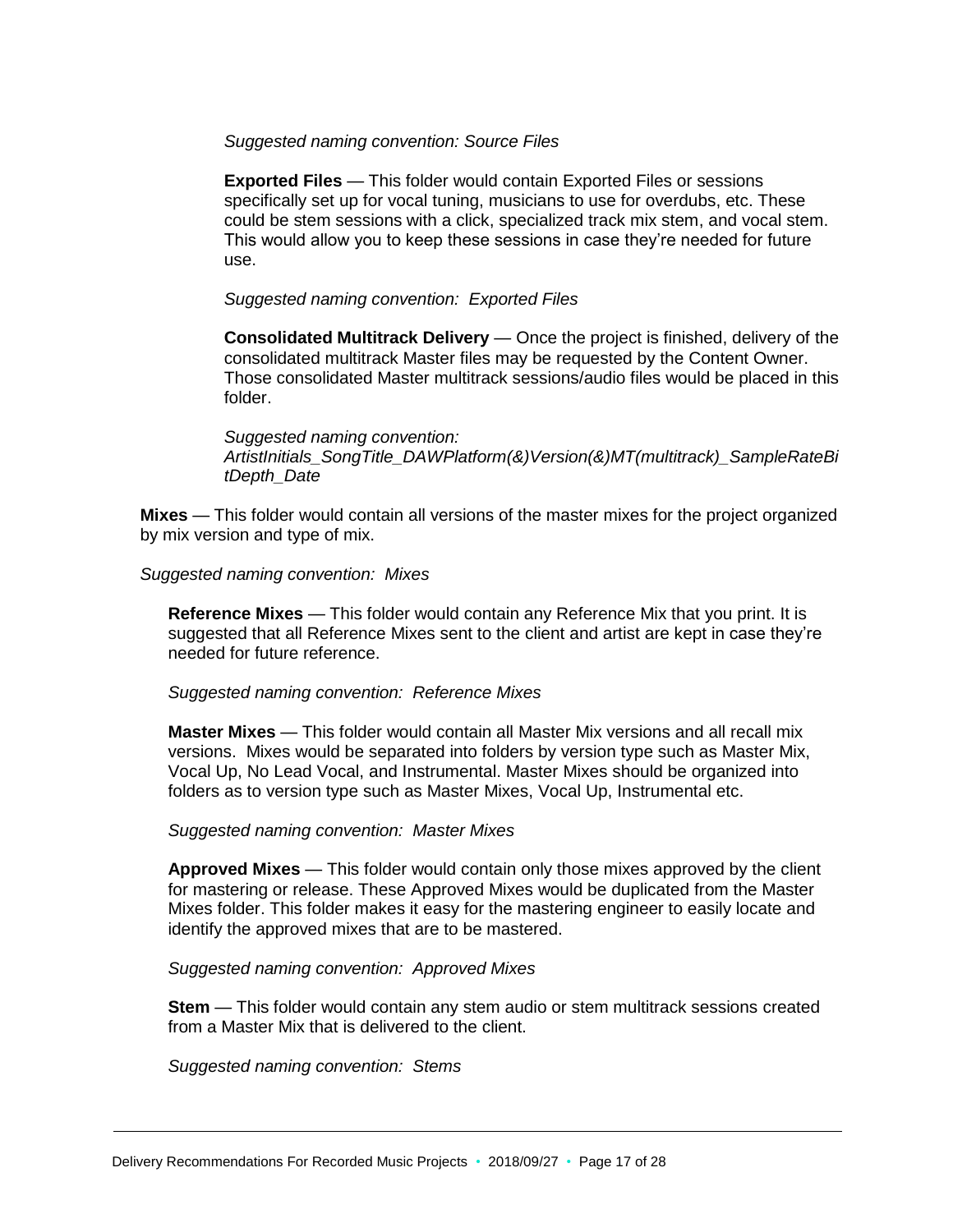**Mastered Mixes** — This folder contains all mastered mix files from the mastering engineer organized by file format. Subfolders should be created within the Mastered Mixes folder to accommodate file formats such as "Hi Res," "CD," "Vinyl," "MFiT," "Video," etc. The following sub-folders are recommended within the Master Mixes folder:

#### *Suggested naming convention: Mastered Mixes*

**Hi Res** — This folder contains the Hi Res mastered files. 96k 24 bit or higher is recommended if the project has been recorded and mixed at 96k 24 bit or higher resolution. Mastered files should retain original mix resolution.

**CD** — This folder contains the 44.1k 16 bit DDP file or CD audio files.

**Vinyl** — This folder contains the audio files used to create the vinyl master. 96k 24 bit or higher is recommended.

**MFIT** — This folder contains the Mastered For iTunes audio files.

**Video** – This folder contains audio that is compliant for video delivery (e.g. 48k 24 bit audio files)

*Suggested naming convention: Mastered Mixes*

**Project Metadata/Documentation** – This folder would contain any Documentation for the project, including possible additional sub-folders for:

**Recording Documents and Notes** — Including but not limited to, notes for equipment used, signal path, photos of mic setup and location, vocal chain documentation, etc.

**Mixing Documents and Notes** — Including but not limited to, mixing recall/setup information, client mix notes, etc.

**Credits and Other Metadata** — This would contain Metadata documentation for each song and for the overall project, including the performers, producers, engineers, musicians, songwriters, etc. This folder would also contain any codes such as ISRC, ISNI, UPC, etc., associated with the project.

 *Suggested naming convention: Documentation*

# <span id="page-17-0"></span>**RECOMMENDATIONS FOR MUSIC DELIVERY (NON-FILM, NON-GAME SPECIFIC)**

A standard Master Mix delivery is considered to include the Mix Master, Vocal Up, and the following two stems: Instrumental and No Lead Vocal. In the event a mix is recalled, it would be considered a new delivery, thus a new set of mix versions should be created in a new version folder. When titling a file or folder, the first letter of each word should be capitalized.

### **RECOMMENDED MIX VERSIONS FOR DELIVERY**

ArtistInitials\_SongTitle\_MixerInitials\_MixVersion\_MixMaster\_SampleRateBitDepth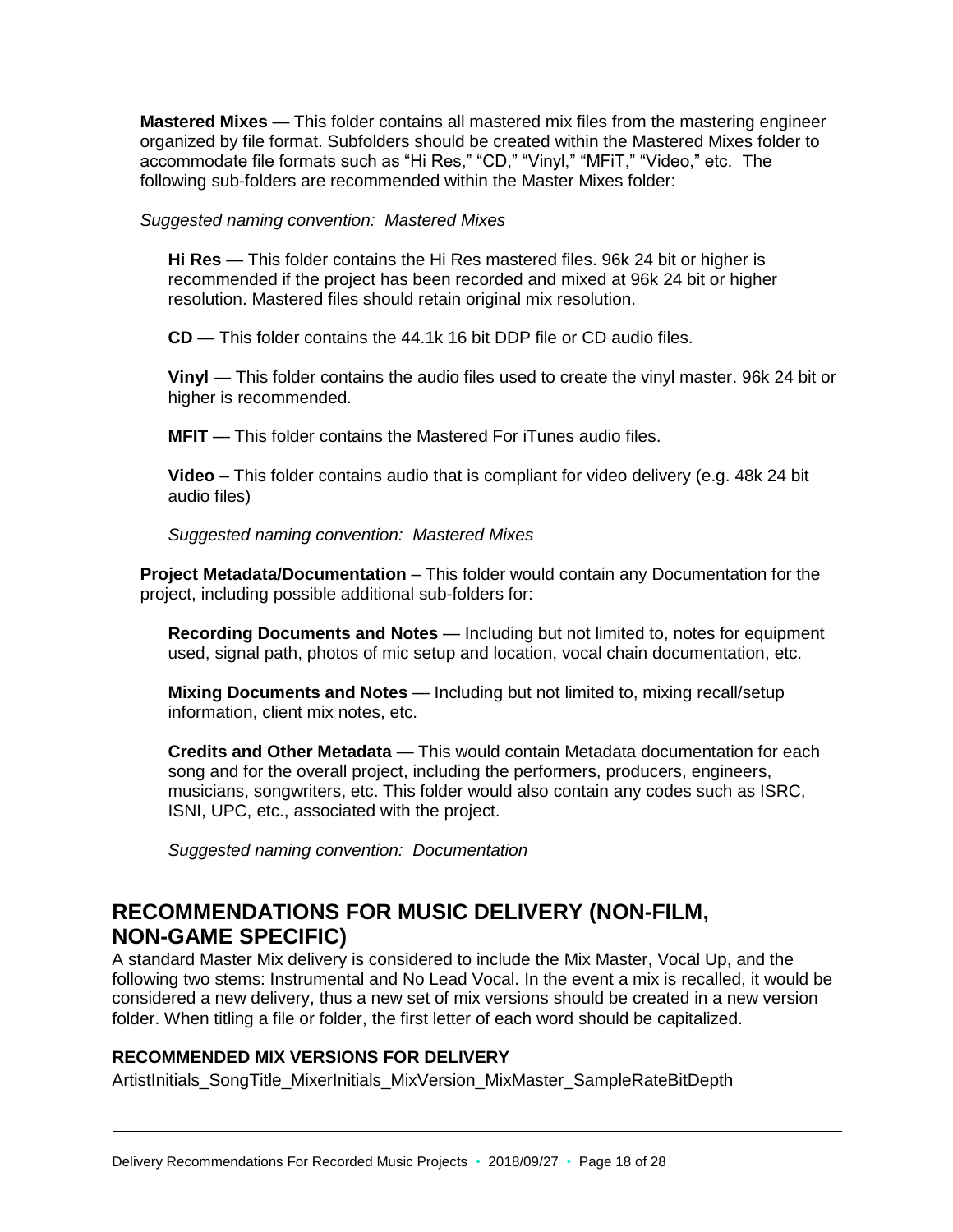ArtistInitials\_SongTitle\_MixerInitials\_MixVersion\_VocUp\_SampleRateBitDepth

ArtistInitials\_SongTitle\_MixerInitials\_MixVersion\_InstOnly\_SampleRateBitDepth *This would be the same as the mix master excluding all lead, harmony and background vocals.*

ArtistInitials\_SongTitle\_MixerInitials\_MixVersion\_NoLdVoc\_SampleRateBitDepth *This would be the same as the mix master excluding any harmony or background vocals. Traditionally called TV Track.*

\*ArtistInitials\_SongTitle\_MixerInitials\_MixVersion\_LdVocOnly\_SampleRateBitDepth *This would be the same as the mix master but would only include the lead vocal with all EQ, compression and effects.*

\*ArtistInitials\_SongTitle\_MixerInitials\_MixVersion\_BgvOnly\_SampleRateBitDepth *This would be the same as the mix master but would only include the background vocals with all eq, compression and effects*.

\*Some refer to the lead vocal only and the background vocals only as "a cappella" stems. These stems are often used by the mix engineer to address vocal level changes to the mix when the client is not able to recall the mix.

Many labels are now requiring a mix stem set in their delivery requirements for recorded music projects. If a definitive stem set is not specified in those requirements, then the following basic stem set may be used.

#### **RECOMMENDED STEM VERSIONS**

ArtistInitials\_SongTitle\_MixerInitials\_MixVersion\_LdVocWet\_SampleRateBitDepth *Wet — with effects i.e. reverb, delay, modulation, etc.*

ArtistInitials\_SongTitle\_MixerInitials\_MixVersion\_BgvWet\_SampleRateBitDepth *Wet — with effects i.e. reverb, delay, modulation, etc.*

ArtistInitials\_SongTitle\_MixerInitials\_MixVersion\_Drums\_SampleRateBitDepth *All instruments, acoustic, electric and programmed, that make up the essential "drum" groove.*

ArtistInitials\_SongTitle\_MixerInitials\_MixVersion\_AuxPerc\_SampleRateBitDepth *All other percussion instruments, loops, etc. that enhance the primary groove.*

ArtistInitials\_SongTitle\_MixerInitials\_MixVersion\_Bass\_SampleRateBitDepth *All instruments, acoustic, electric and programmed, that make up the essential "bass" part.*

ArtistInitials\_SongTitle\_MixerInitials\_MixVersion\_EGtrs\_SampleRateBitDepth *All electric guitars*

ArtistInitials\_SongTitle\_MixerInitials\_MixVersion\_AGtrs\_SampleRateBitDepth *All acoustic guitars*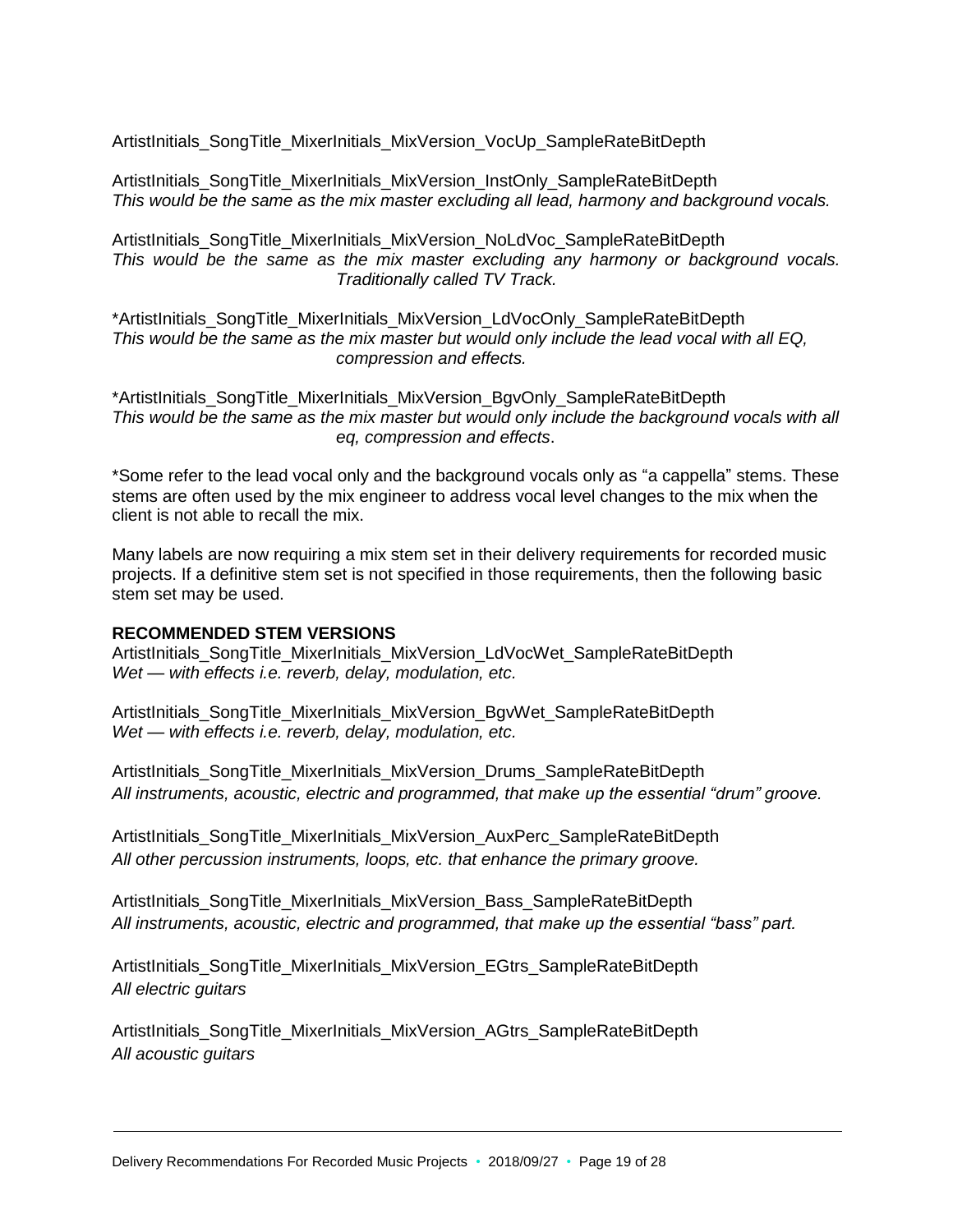ArtistInitials\_SongTitle\_MixerInitials\_MixVersion\_Keys\_SampleRateBitDepth *All acoustic keyboard instruments*

Additional stems sets may be requested by the client and could include specialty instrument stems or individual instrument stems. Additional stem breakouts would affect the mix budget due to the additional time required to run additional stems. Be sure to include this additional cost in the mix quote. Below are some examples of additional specialty stems.

ArtistInitials\_SongTitle\_MixerInitials\_MixVersion\_Strings\_SampleRateBitDepth *All strings acoustic and programmed*

ArtistInitials\_SongTitle\_MixerInitials\_MixVersion\_Brass\_SampleRateBitDepth *All brass and wind instruments acoustic and programmed*

ArtistInitials\_SongTitle\_MixerInitials\_MixVersion\_Snare\_Rim\_SampleRateBitDepth *Snare and Rim only with effects*

ArtistInitials\_SongTitle\_MixerInitials\_MixVersion\_SFX\_SampleRateBitDepth *Any sound effects; dialog, sound bites of speeches, etc*.

All stems for a song should be consolidated or printed with the same start and end-point for uniformity. This will ensure that each stem is in time with each other if the stem audio is imported into a new session. Each stem should have a unique name and no duplicate names should be used.

### <span id="page-19-0"></span>**HELPFUL HINT: KEYING THE 2-BUS COMPRESSOR TO PRINT STEMS**

Because the full stereo mix will drive the mix 2-bus compressor harder than the individual stem mixes, one of the biggest challenges when printing stems with a stereo 2-bus compressor is to have the mixed sum of the stems match the stereo mix. The solution to this problem is to use a 2-bus compressor that has a sidechain input and key the sidechain input with an uncompressed printed version of the stereo mix. This will ensure the 2-bus compressor reacts consistently when printing the stem mixes. Chart B (below) shows how to configure this for both an Analog Console Mix and a DAW Mix.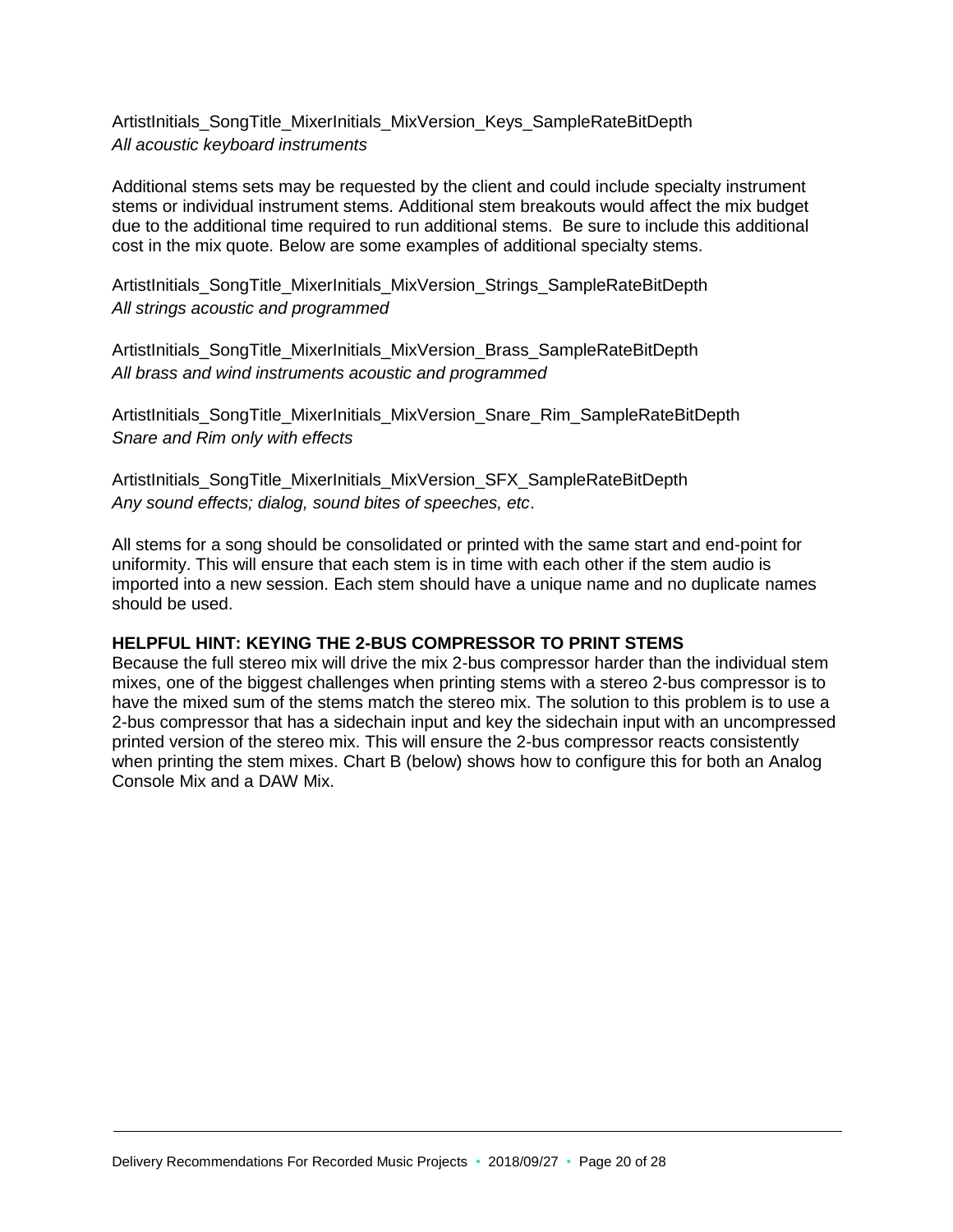

# **ANALOG CONSOLE SETUP FOR KEYING THE 2-BUS COMPRESSOR TO PRINT STEMS**

- **1.** Use the patch point just before the 2-bus compressor input and print a mix back to your multitrack. It should be noted that this patch point is before the master fader on the console and will not include the 2-bus compressor, any gear patched after the 2-bus compressor or the master fader. This printed version will be referred to as the "Key Mix."
- **2.** Send the output of the key mix to the sidechain input of your 2-bus compressor and set the detector on the compressor to read from the sidechain input.
- **3.** To print stems, mute all the tracks on the analog console except for the track or stem group you are printing along with its associated effects returns. Print stems through the entire 2-bus chain and master fader with the Key Mix triggering the sidechain input of the 2-bus compressor. Repeat this process for each stem mix.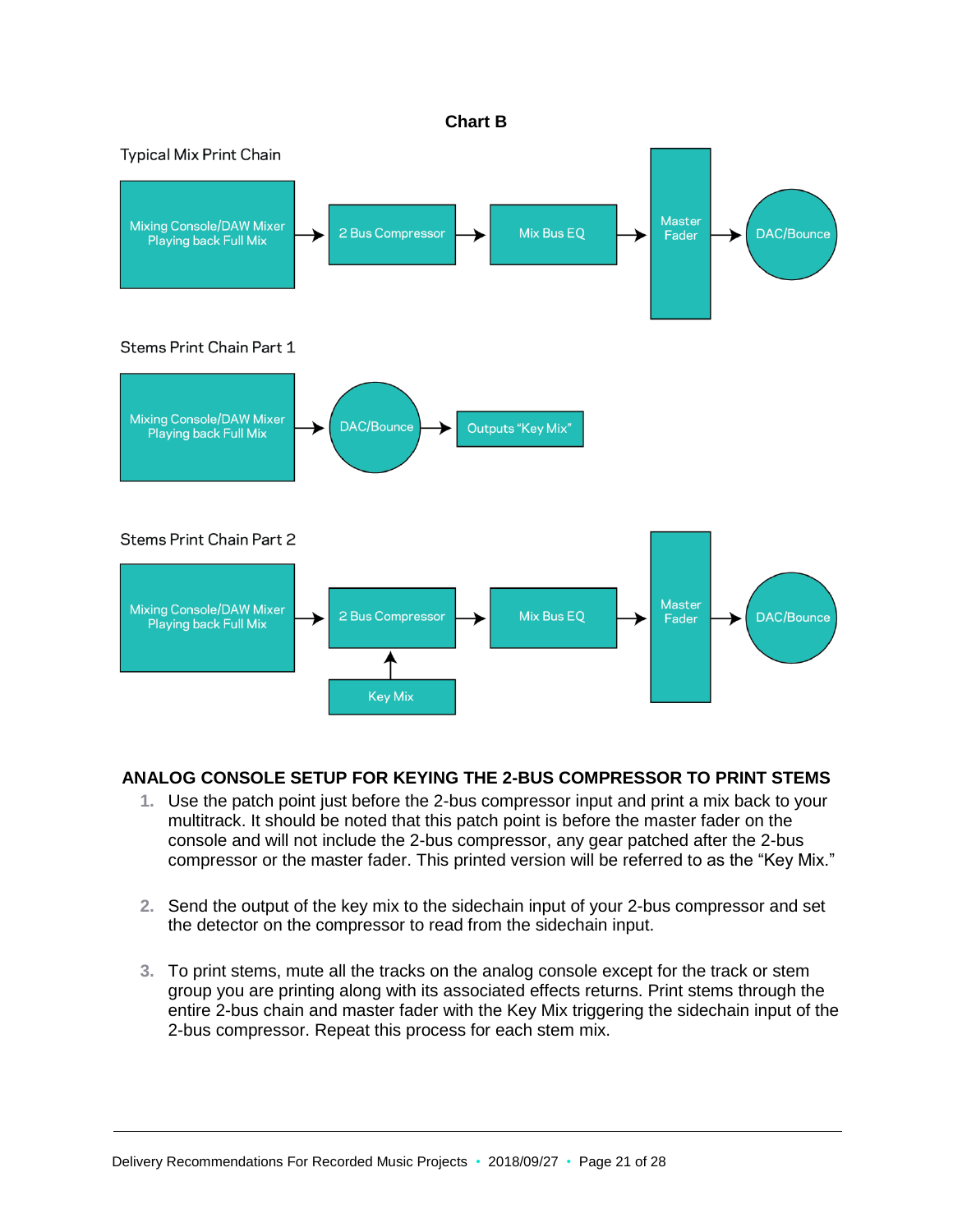### **DAW SETUP FOR KEYING THE 2-BUS COMPRESSOR TO PRINT STEMS**

- **1.** Disable all plug-ins on the stereo bus of your DAW mixer.
- **2.** Print back to the DAW multitrack (or bounce to disk) the final mix with the master plugins disabled. This printed version will be the Key Mix.
- **3.** Re-enable all plug-ins on the stereo bus of your DAW and set the compressor sidechain input to read the Key Mix you printed. Do not assign the Key Mix to the stereo output. It should only feed the sidechain input of the compressor. If the DAW compressor plug-in you choose to use has a mono sidechain input, then summing the left and right channels of the Key Mix into the mono sidechain input should render the desired result for printing stems.
- **4.** Mute all the tracks in the mix except for the track or stem group you are printing along with its associated effects returns. Repeat this process for each stem mix.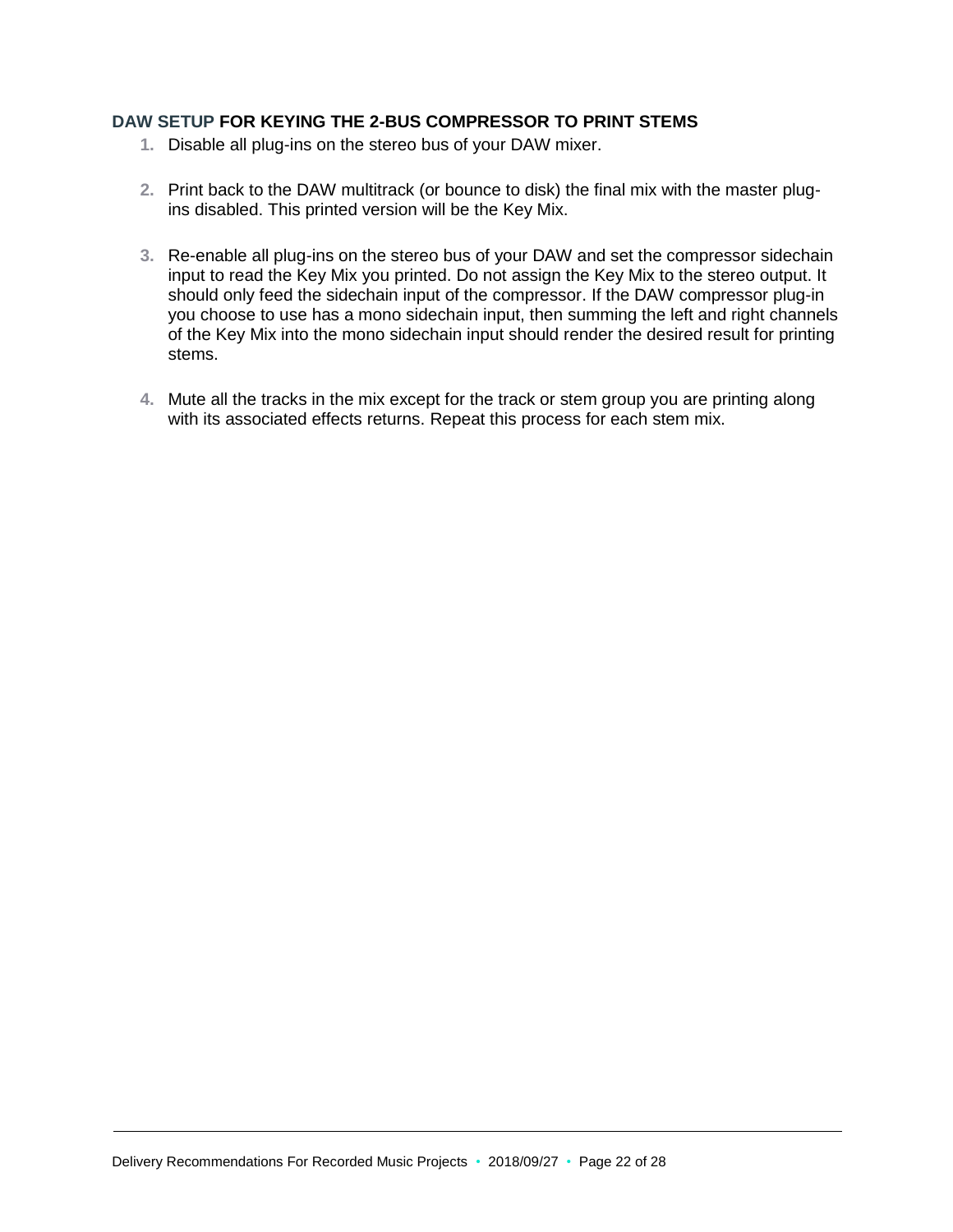# <span id="page-22-0"></span>**GLOSSARY OF TECHNICAL TERMS**

**32 / 44.1 / 48 / 88.2 / 96 / 176.4 / 192 / 352.8 / 384kHz** — Refers to the sample rate of a PCM digital signal or recording (samples per second).

**16 bit / 24 bit / 32 bit** — Refers to the data bit width (sometimes called bit depth), or precision of a PCM digital signal (or recording).

**AIFF** — Audio Interchange File Format. A computer file type that contains digital audio data. Notably, the AIFF format does not support time stamping.

**BagIt** — A hierarchical file packaging format designed to support disk-based storage and network transfer of arbitrary digital content. A bag consists of a "payload" (the arbitrary content) and "tags," which are the metadata files intended to document the storage and transfer of the bag.

**Bext Chunk** — One of the extension chunks in the header of a Broadcast Wave File.

**Blu-ray** — An optical disk technology that utilizes a short-wavelength (hence, "blue") laser to write and read, allowing far greater amounts of data to be reliably stored.

**Broadcast Wave File (BWF)** — A computer file type which contains, among other items, digital audio data. The AES31-2 Broadcast Wave File format originated as an EBU (European Broadcast Union) specification whose data format is based on the Microsoft RIFF wave format but carrying additional metadata, including a unique identifier and high-precision time reference. Technical specifications are available at *[www.aes.org/publications/standards/search.cfm?docID=31](http://www.aes.org/publications/standards/search.cfm?docID=31)*.

**B-Wave** — Broadcast Wave Format. Same as above.

**CD** — Compact Disc. 5.25-inch optical storage medium that allows storage of either 74 min./650 MB or 80 min./700 MB of information.

**CD-R** — Compact Disc, recordable one time. The CD-R is 5.25-inch optical media with same storage capability as CD.

**CD–RW** — Compact Disc Recordable/Writable. 5.25-inch Compact Disc format that may be written to, erased, and rewritten many times.

**Channel** — One indivisible stream of audio. One channel would refer to a mono source, two channels might refer to a stereo source, six channels (and perhaps more) could refer to a "Surround" source.

**Consolidate** — The process of taking the constituent audio files with edits, etc. for a single track ("vocal", "guitar" etc.) and combining the multiple clips into a single continuous audio file.

**DAW** — Digital Audio Workstation such as ProTools, Nuendo, Digital Performer, Apple Logic Pro X, Sonic Solutions, SADiE etc.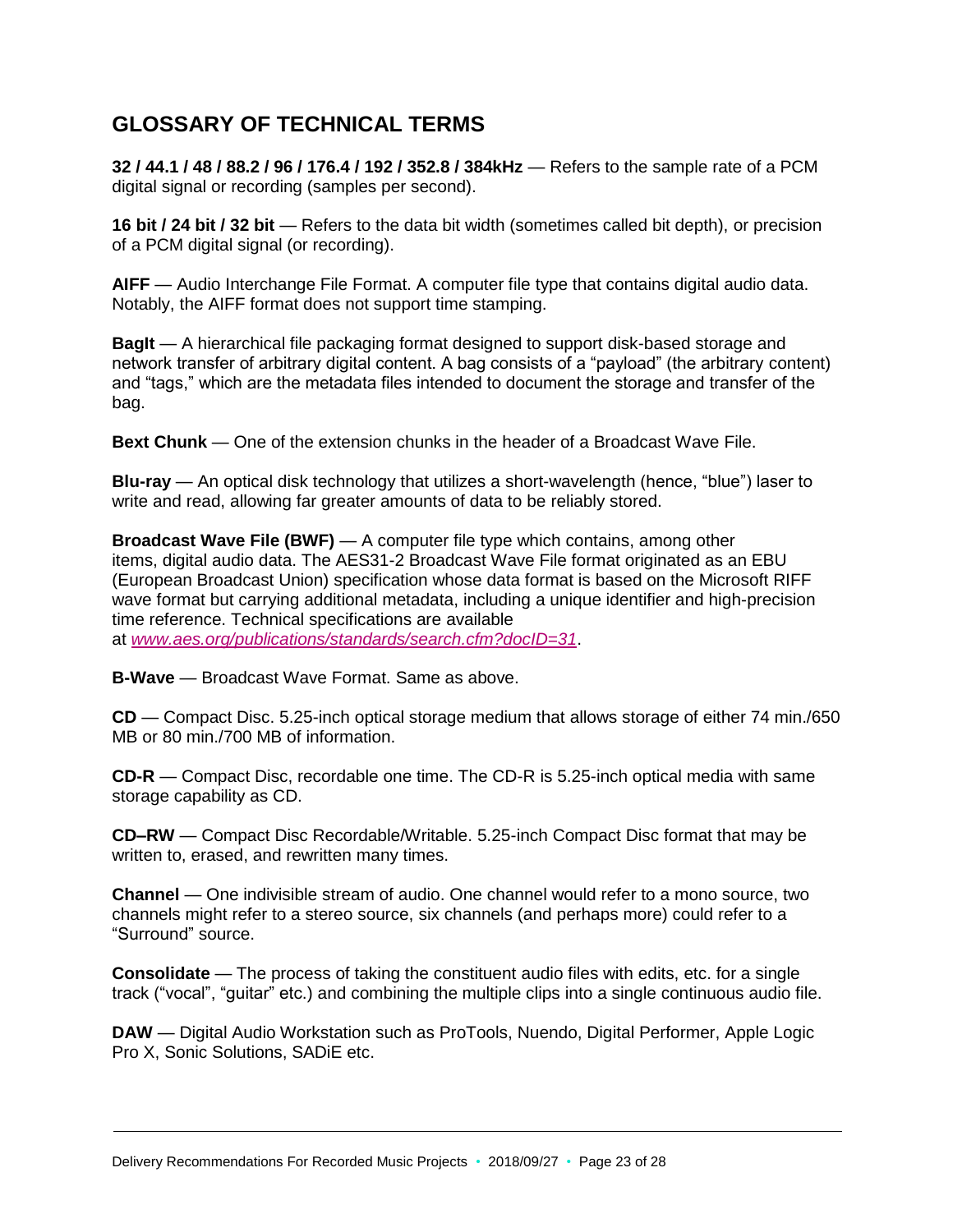**Deliverables** — Materials turned into the Record Label or content owner upon completion of a project. Refers to all media and documentation. The Recording Academy Recommendations for Delivery of Recorded Music Projects set a Minimum and Recommended set of delivery requirements.

**Dither** — The practice of adding low volume noise to digital audio when converting from a higher to lower bit resolution in order to lessen the effect of short term errors by spreading them across the audio spectrum.

**DVD** — Digital Versatile Disc — 5.25-inch optical storage format that allows for storage of 4.7 GB for single-sided media and 9.4 GB for double-sided media. There are many types of consumer DVD's (e.g., the well-known DVD-Video, and more recently DVD-A, which provides multiple formats including 5.1, or surround, audio) and personal computer formats (DVD-R, DVD-RW, DVD+RW, DVDRAM), some of which are not compatible with certain players.

**Enterprise-Class Storage Media** — Media types that are in use by large corporations (Fortune 500, etc.). These storage types include LTO.

**eSATA** — Specialized computer port used for external connection to a SATA drive.

**FAT32** — Logical disk format method used by Windows-compatible machines and most others. Directly compatible with AES31-1-2001, AES standard for network and file transfer of audio - Audio-file transfer and exchange Part 1: Disk format.

**Firewire Drive** — Hard disk utilizing an IEEE1394/**Firewire** physical interface and typically composed of a Firewire to IDE bridge chip and, inside the box, most often an IDE/EIDE drive.

**FLAC** — Free Lossless Audio Codec. A 100% lossless format, like ALAC (Apple Lossless) in that it can support metadata and decrease file size about 50-60% except that FLAC is opensource, thus free of any licensing fees. The FLAC reference encoder supports any sample rate and bit depths up to 24 bit-fixed. When encoding FLAC, a setting of -5 is recommended to balance file size vs. encode time.

**Flattened Audio File** — Refers to a single continuous rendered digital audio file that has all edits, automation and all plug-in and hardware processing incorporated into it.

**HDD** — Hard Disk Drive.

**Interleaved Stereo Broadcast Wav File** — A stereo Broadcast Wav File where the data making up the left and right channels are stored together as one contiguous block of data.

**International Organization for Standardization (ISO)** — ISO 8601, Data Elements and Interchange Formats — Information Interchange — Representation of Dates and Times, is an international standard covering the exchange of date and time-related data. First published in 1988, it organizes the date as: year month day: e.g. YYYYMMDD.

**Linux / Unix <tar>** — Logical format originally developed for archival files on Unix Machines. Tar is an acronym for "Tape Archive". Tar format is accepted as a universal and open-source logical storage format. It is most often used with streaming tape physical media.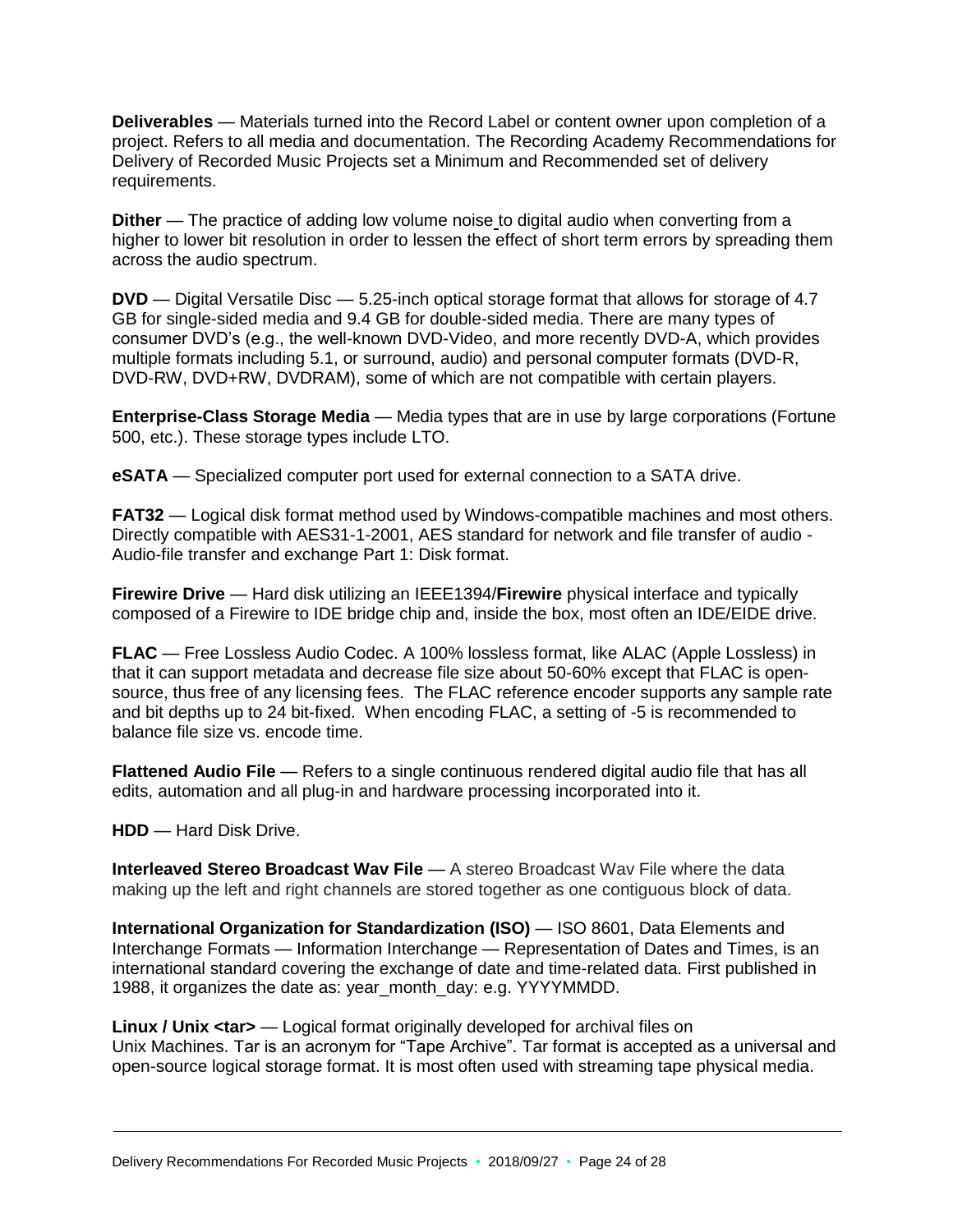**LTO** — Linear Tape Open. Magnetic Tape Format co-developed by Hewlett-Packard, Seagate and IBM. Multiple vendors for both drives and media.

**Master** — A "Master" is defined as a collection of the various original components of the recording, mixing and mastering process for a given production; each in their originally recorded formats, and collected in a form that is ready for transition to the next phase of the process.

**Original Master** — The first (or original) collection of the various components of the recording process for a given production in its original recorded format.

**Primary Masters** — Include (but are not limited to) all analog master tapes, hard disks, optical media, and all backups made of these during the recording, mixing and mastering process. Masters include all the various original components in each of their originally recorded formats. These Masters should have no deletions of useful material (outtakes, artist talking, incomplete or unreleased recordings, etc.). The constitution of "useful material" is determined by agreement between Record Company and Producer prior to the commencement of the recording project.

**Metadata** — In this context, Metadata is data (or "information") about the recorded music project. It would include information such as performers, performer roles, producers, engineers, songwriters, musicians, project, equipment, data carrier etc.

**Minimum** — The least or smallest amount recommended.

**MO** — Magneto-Optical. Storage method which uses an optical laser and a magnetic field to record data on an optical disk.

**Optical Storage Media** — Understood as recordable media which consists of several materials, one of which is heated with a laser to allow absorption (instead of reflection) to expose the "pits" in the material which, when read by a laser, can be interpreted as data. E.g. CD-R, CD-RW DVD-R, DVD-RW & etc.

**PCM** — Pulse Code Modulation refers to an encoding process used when converting analog audio to a binary digital file that may be written in a variety of formats.

**PDF** — Portable Document Format. An Adobe product standard that generalizes document format; it allows the same document format to be created on, and transferred between many different types of computers.

**Positional Reference** — Timing reference used during the recording/overdub/mixing process to synchronize devices and mix automation.

**RIN** —The DDEX standard RIN (Recording Information Notification) is an XML (Extensible Markup Language) message that can capture and communicate metadata about all of the parties and tools that were involved in a recording. It is available via a free implementation license found on the DDEX website at *[www.ddex.net/rin](http://www.ddex.net/rin)*.

**SACD** — Super Audio Compact Disc. 5.25-inch optical format utilizing Direct Stream Digital (DSD) technology to record and play music with a "single-bit" running at a high sampling frequency (2.8224 MHz).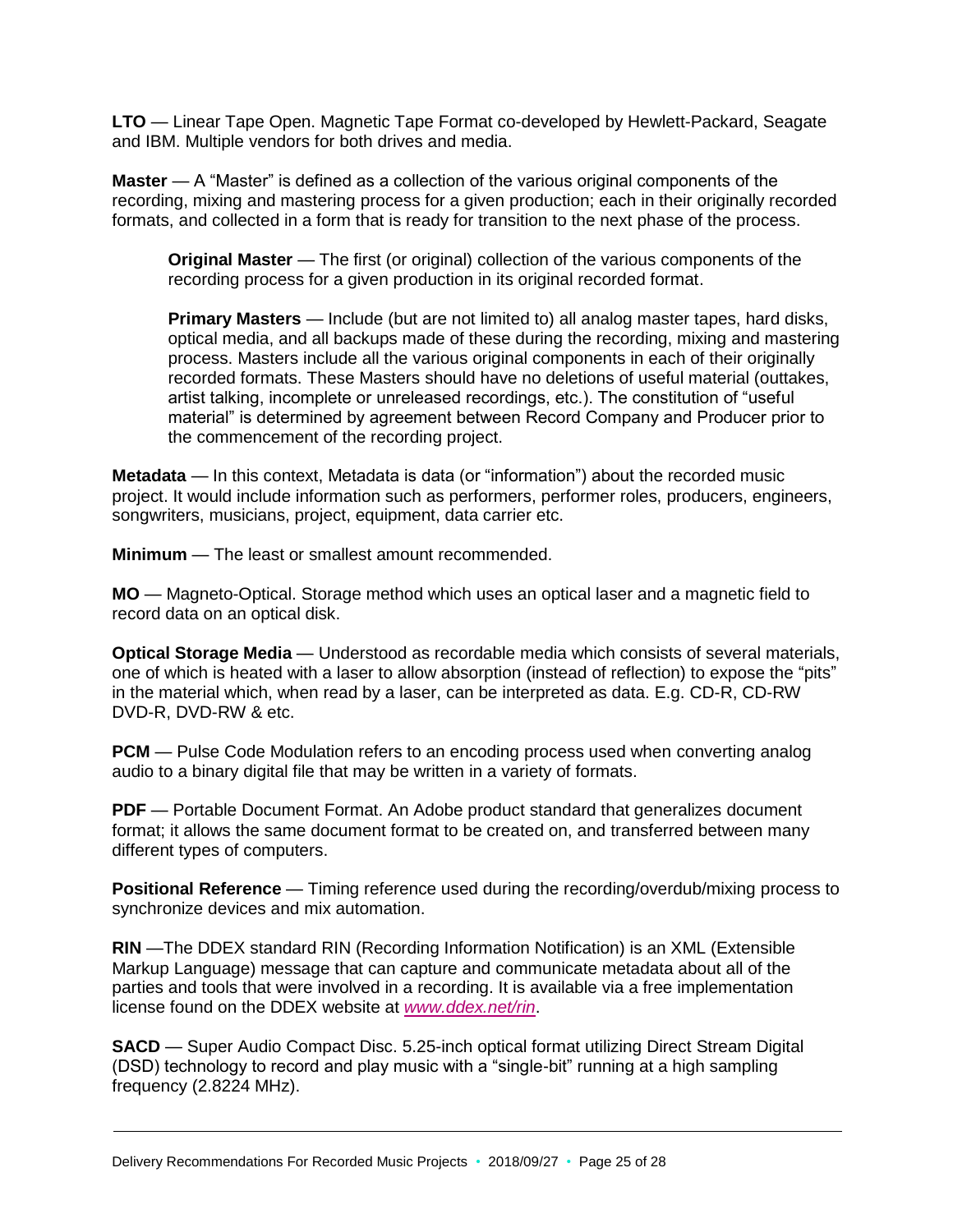**SATA (Serial ATA)** — The standard hardware interface for connecting hard drives, solid state drives, and optical drives to a computer motherboard. Specialized 'eSATA' ports on a computer allow connection of external SATA drives.

**SSD (Solid State Drive)** — A storage device containing nonvolatile flash memory, used in place of a hard disk drive. They have no moving parts, offer faster read and write access, and are more durable and quieter than hard disks.

**SDII** — Sound Designer II. Used to refer to a type of audio data file originally developed by Digidesign. Limited to a maximum sample rate of 48kHz. Not recommended for any use.

**Time Code** — The most common type of Positional Reference, usually refers to SMPTE time code (developed by the Society of Motion Picture and Television Engineers). The number (30, 29.97, 29.97drop-frame, 25, 24) specifies the timecode reference in number in frames per second.

**Track** — "Track", for the purpose of audio storage, is a place where elements of program (music, etc.) material are put. Meanings abound, however….

Track (n.): Originally, in analog tape recording, a term synonymous with one channel of content. An Ampex 301 3-track recorder had the capability of three separate channels of audio.

Track (n.): (Proposed modern definition for audio recording) A unique, irreducible element in the context of a "production." A modern "track" may contain one or more channels of program material (e.g., the "lead vocal track," would most often be a single-channel track, whereas the "live room track" recorded on a DAW in surround, may have four or more "channels" of audio). Tracks might also include, or even be limited to, MIDI or sequencing data.

The word "track" has various additional meanings in and around music and production.

Track (n.): One individual selection on a CD or an "LP" or etc.

Track (v.): The process of recording (e.g., "to track a session").

Track (v.): Logistically, to locate (e.g., "can you track down a drummer who can play in tempo?").

**Truncation** — Word length reduction (e.g. reducing a 24 bit audio file to a 16 bit audio file)

**White space** — As it pertains to file naming conventions, white space is any blank space within the file name that contains no characters. (Usually achieved by hitting the space bar on the computer keyboard.) Note: white space is considered to be an illegal character for file names.

**XML** — Extensible Markup Language. A file with a .xml file extension is a plain text file that describes the transportation, structure, and storage of data.